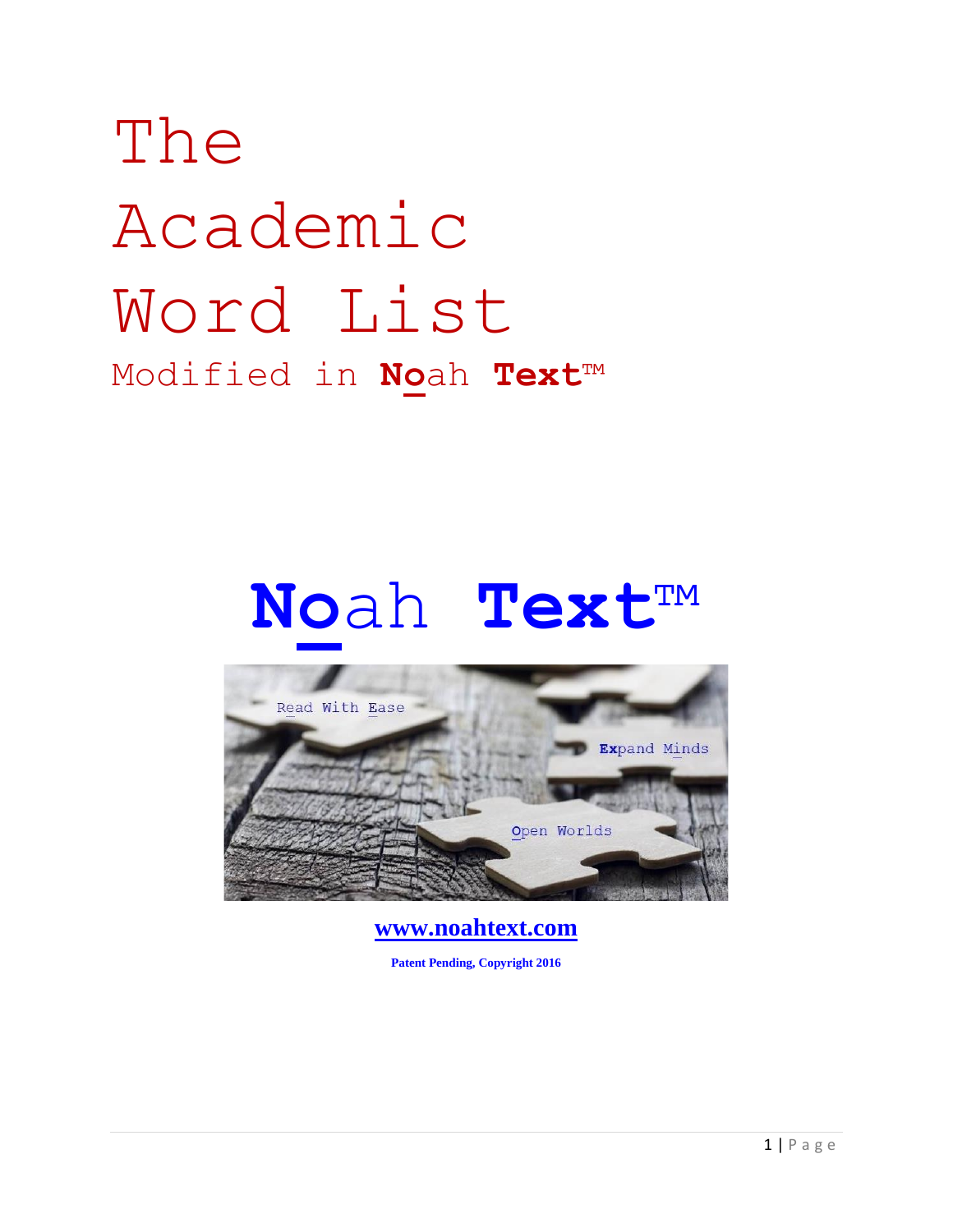#### **Dear Educators & Parents,**

My name is Sarah K. Blodgett, and I am the creator and founder of Noah Text™. Noah Text™ is a specialized text that simulates predictable writing systems by highlighting critical word patterns, enhancing reading fluency, speed, and confidence, while building reading skill. Noah Text™ is universally designed and is highly effective for developing readers, struggling readers, English language learners, and those with dyslexia. Noah Text™ can be used as a short-term tool or long-term tool, depending on the individual's reading needs.

Noah Text™ is currently embedded in a small collection of chapter books and early readers. However, my main goal is to make Noah Text™ available in ALL print media for ALL readers to benefit from a variety of reading material. In the meantime, many educators have asked that I modify the Academic Word List in Noah Text™ for classroom use. The Academic Word List (AWL) was compiled by Dr. Averil Coxhead at the School of Linguistics and Applied Language Studies at Victoria University of Wellington, New Zealand. The list contains 570 word families selected according to various principles and appearing with great frequency in a broad range of academic texts. The 570 words are divided into 10 groups. The first group includes the most frequently words used in an academic setting and the last group includes the least frequent. The AWL is very useful for students planning to attend English speaking colleges, but is also useful for reading newspapers, magazines, and novels.

Interestingly, I used the AWL to develop Noah Text™ by experimenting with different fonts and highlighting features. Once complete, I thoroughly modified the list and tested it on various developing and struggling readers to test its effectiveness. First, I would have them read a list in plain text. Then, I would have them read it in a different order in Noah Text™. Their reading improvement was very obvious. Each day, I would continue to have them read the same list in Noah Text™, varying the order by page, while recording their speed and accuracy. Sure enough, they continued to advance! Having Noah Text™ embedded in books, however, is the optimal experience for students, as it opens their world to enriching reading experiences, while building their confidence, skill, and love of reading.

**Anyway, after many requests, I thought I'd release this list, so it can be put to good use! Before you start using it, however, I highly recommend you read my brief teacher's guide and watch the "how it works" video on my website at [www.noahtext.com.](http://www.noahtext.com/) As well, since I am giving this list to you at no cost…, I encourage you to follow up with me to share your progress and stories, or even ask a few questions! I'm essentially making the list available on the honor system, expecting that anyone who uses it would share in its development by committing to returning the progress sheet(s) below. There are people out there that truly see Noah Text™ as a revolutionary approach to help developing and struggling readers of all ages, and it truly does take a village… We need your help! Your stories and feedback are critical for ALL of our success! You can email me a[t info@noahtext.com.](mailto:info@noahtext.com)** 

Thanks so much, and I look forward to hearing from you!

Sincerely, Sarah

**Alone we can do so little; together we can so much. —Helen Keller**

**Unity is strength... when there is teamwork and collaboration, wonderful things can be achieved. —Mattie Stepanek**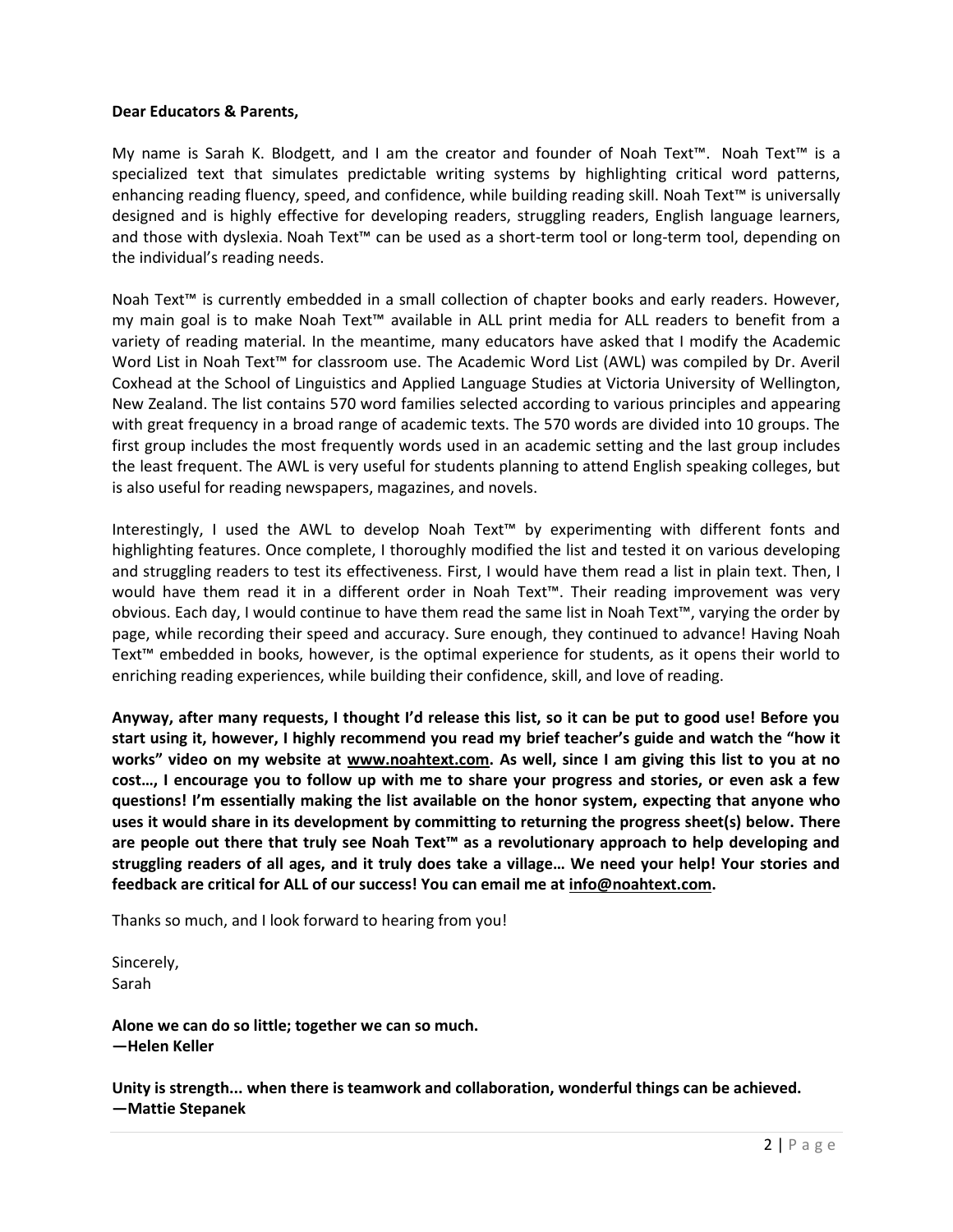|                                 |  | <b>Student Progress</b> AWL List #_____ Student Grade____                                                                            |
|---------------------------------|--|--------------------------------------------------------------------------------------------------------------------------------------|
|                                 |  | Remember! Vary the pages to show the most accurate results. Also, mark and track misread words, and do as many readings as possible! |
|                                 |  | Plain Text Date: Frors: Start Time: Finish Time:                                                                                     |
|                                 |  |                                                                                                                                      |
|                                 |  | Noah Text <sup>™</sup> Date:________ Errors:_______ Start Time:_______ Finish Time:______                                            |
|                                 |  |                                                                                                                                      |
|                                 |  | Noah Text <sup>™</sup> Date:________ Errors:_______ Start Time:_______ Finish Time:______                                            |
|                                 |  |                                                                                                                                      |
|                                 |  | Noah Text <sup>™</sup> Date:________ Errors:_______ Start Time:_______ Finish Time:______                                            |
|                                 |  |                                                                                                                                      |
|                                 |  | Noah Text <sup>™</sup> Date:________ Errors:_______ Start Time:_______ Finish Time:______                                            |
|                                 |  |                                                                                                                                      |
| (Depending on student progress) |  | Noah Text™ or Plain Text Date: Fig. 2010 Errors: Start Time: Fig. 2011<br>Finish Time:                                               |
|                                 |  |                                                                                                                                      |
|                                 |  |                                                                                                                                      |
|                                 |  |                                                                                                                                      |
|                                 |  | Please copy and send to info@noahtext.com or Noah Text™, P.O. Box 471, Old Mystic, CT 06372                                          |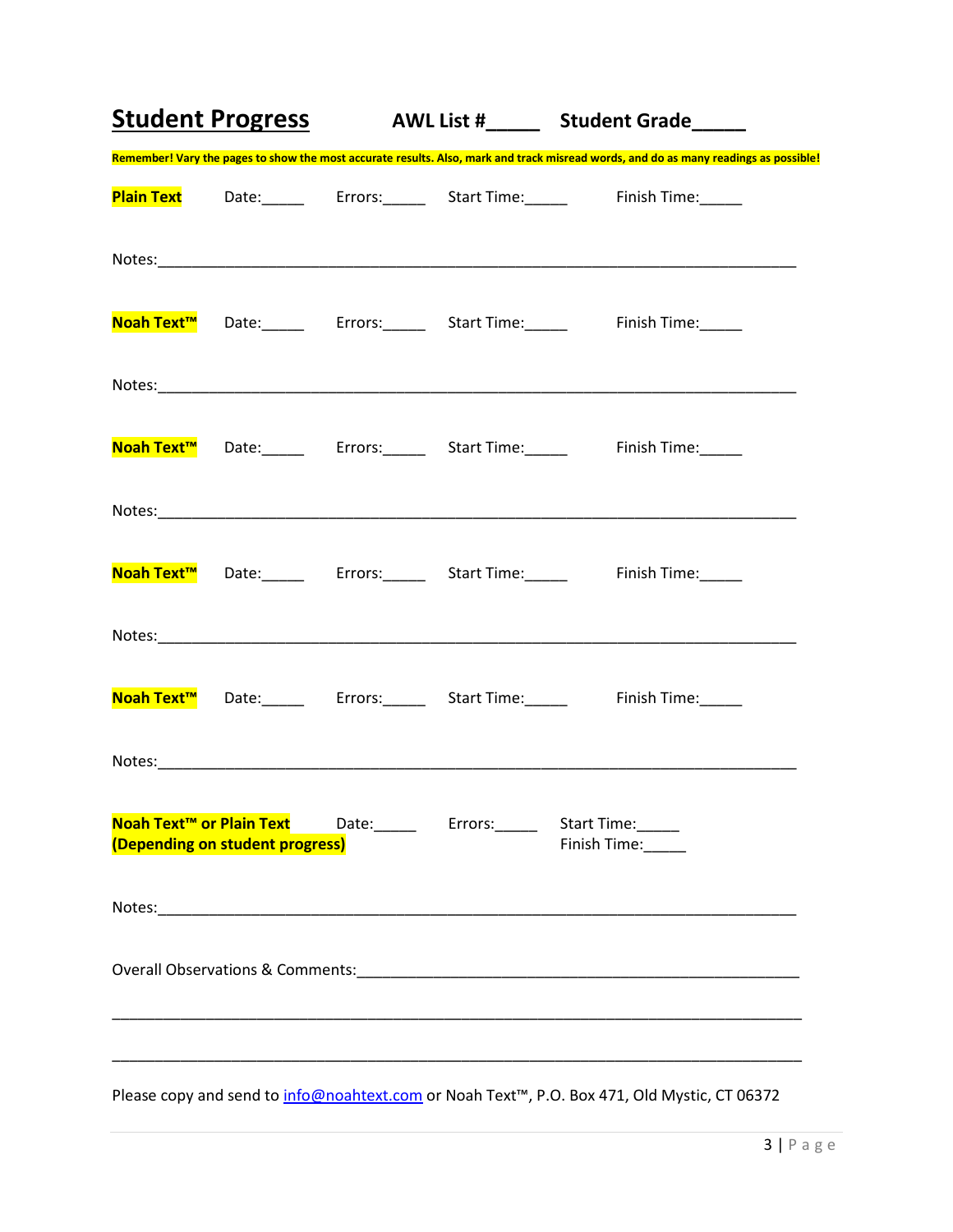**Disclaimer:** As you will find in the research provided at noahtext.com, the English writing system is extremely complex. Thus, the process of segmenting syllables, identifying rime patterns, and highlighting long vowels, is not only tedious, but quite ambiguous at times based on the pronunciation of various regional dialects, the complexity of English orthography, and other articulatory considerations. In that light, Noah Text™ strives to be as accurate as possible in developing a clear, concise, modified text that will assist the reader. However, it cannot guarantee 100% universal agreement on pronunciation for all words.

**Sound Key:** A long vowel is a vowel that pronounces its letter name. Here are some examples you will find in Noah Text™:

| Long(a) plate, pain, hesitate, nation<br>hair, rare, parent, library<br>pale, fail, detail<br>tray, always |
|------------------------------------------------------------------------------------------------------------|
| feel, deal, appeal<br>ear, fear, here, disappear, severe                                                   |
| Long(i)     tribe, like, night, highlight<br>fire, admire, require<br>mile, pile, awhile, reptile          |
| Long(o) - globe, nose, suppose, remote<br>coach, whole, coal, goal, approach<br>mow, blown, window         |
| Long(u) huge, mule, fuel, perfume, amuse<br>hue, argue, tissue, blue                                       |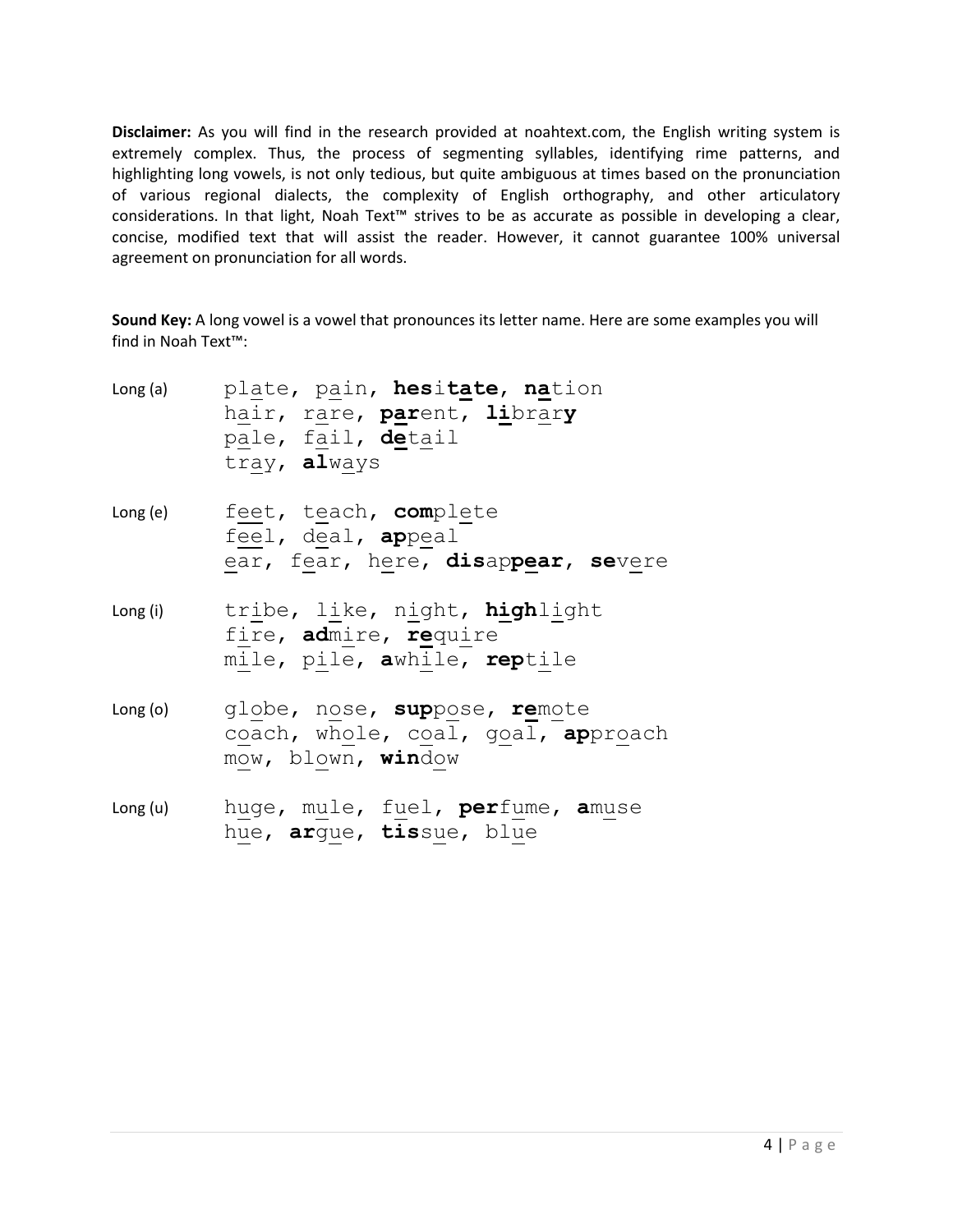# Academic Word List One: (Cover column not being read.)

| sector          | sector      |
|-----------------|-------------|
| available       | available   |
| financial       | financial   |
| process         | process     |
| individual      | individual  |
| specific        | specific    |
| principle       | principle   |
| estimate        | estimate    |
| variables       | variables   |
| method          | method      |
| <b>da</b> ta    | data        |
| research        | research    |
| contract        | contract    |
| environment     | environment |
| export          | export      |
| source          | source      |
| assessment      | assessment  |
| policy          | policy      |
| identified      | identified  |
| create          | create      |
| <b>de</b> rived | derived     |
| factors         | factors     |
| procedure       | procedure   |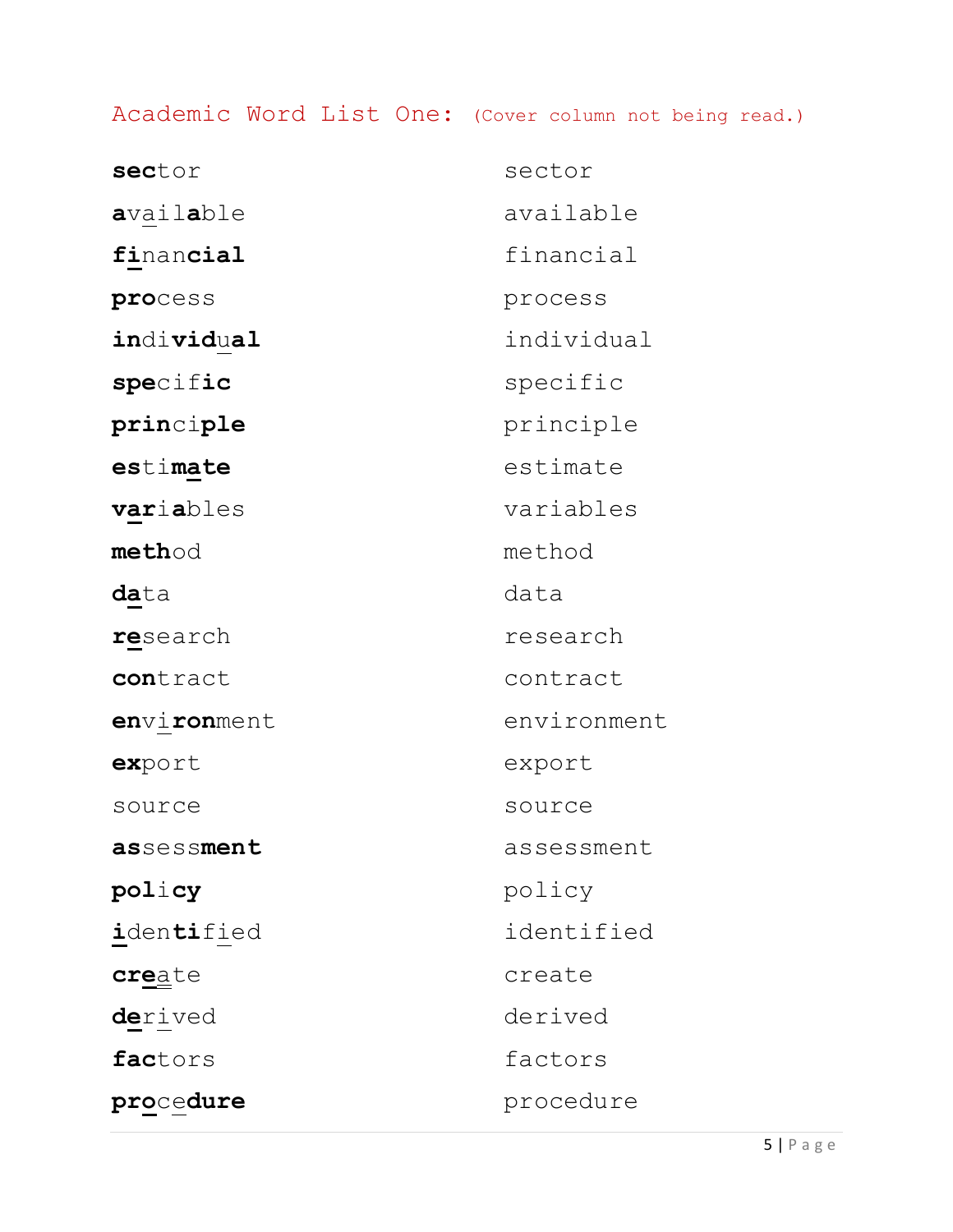| definition        | definition     |
|-------------------|----------------|
| assume            | assume         |
| theory            | theory         |
| benefit           | benefit        |
| evidence          | evidence       |
| established       | established    |
| <b>au</b> thority | authority      |
| <b>ma</b> jor     | major          |
| <i>issues</i>     | issues         |
| <b>la</b> bor     | labor          |
| occur             | occur          |
| economic          | economic       |
| involved          | involved       |
| percent           | percent        |
| interpretation    | interpretation |
| consistent        | consistent     |
| income            | income         |
| structure         | structure      |
| legal             | legal          |
| concept           | concept        |
| formula           | formula        |
| section           | section        |
| required          | required       |
| constitutional    | constitutional |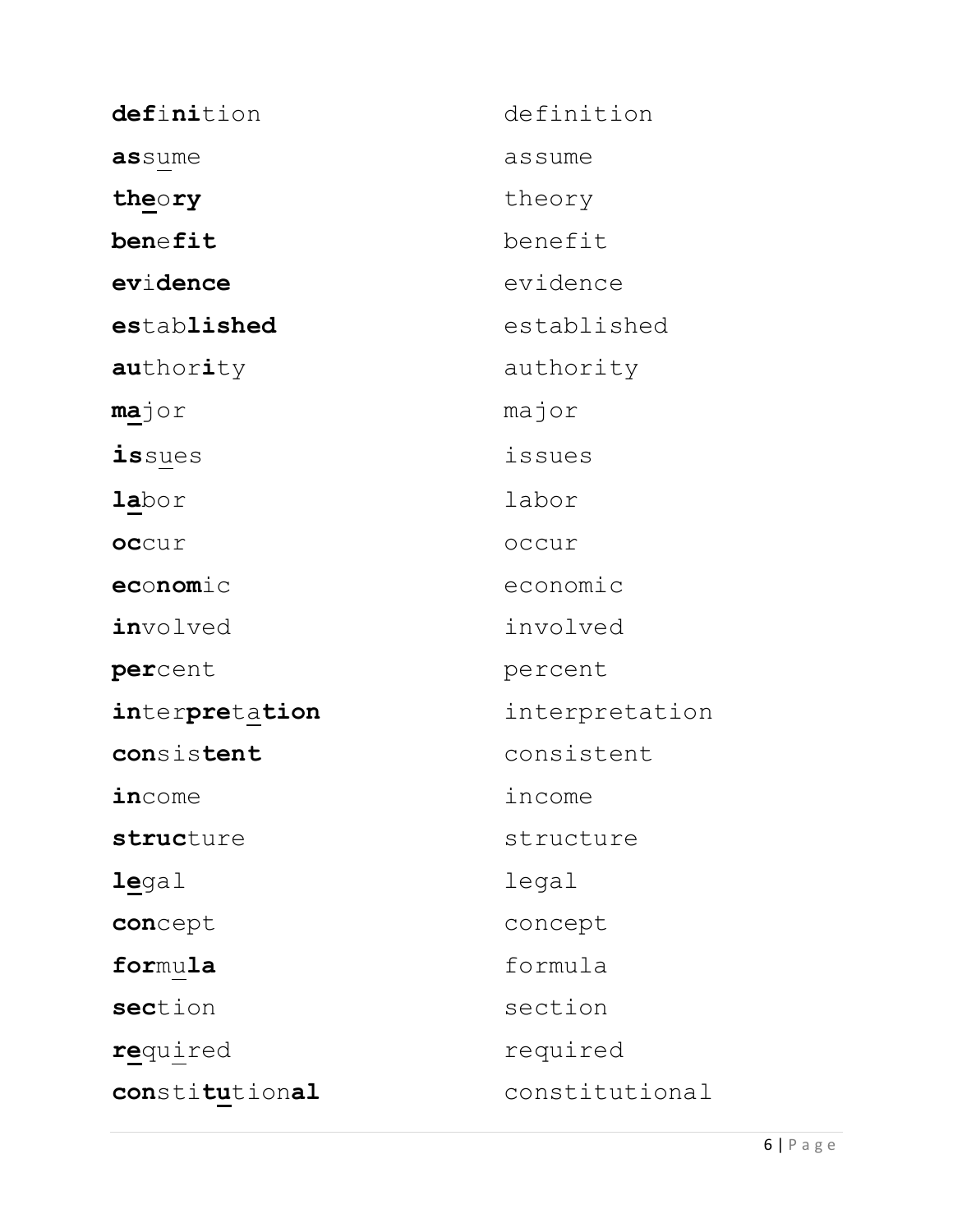| analysis           | analysis     |
|--------------------|--------------|
| distribution       | distribution |
| function           | function     |
| area               | area         |
| approach           | approach     |
| role               | role         |
| <b>legislation</b> | legislation  |
| indicate           | indicate     |
| response           | response     |
| period             | period       |
| context            | context      |
| significant        | significant  |
| similar            | similar      |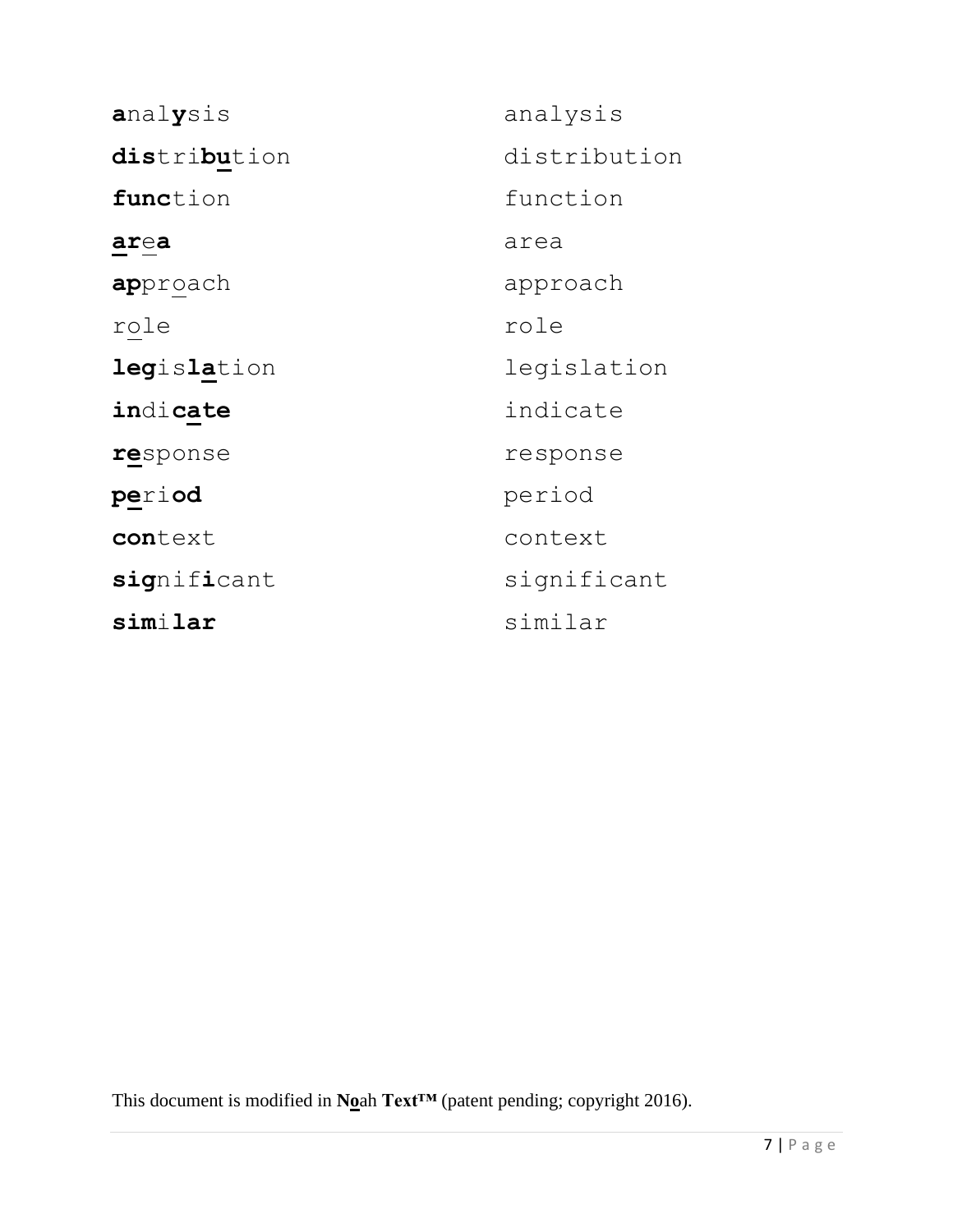## Academic Word List Two: (Cover column not being read.)

| community           | community    |
|---------------------|--------------|
| resident            | resident     |
| range               | range        |
| construction        | construction |
| strategies          | strategies   |
| ${\tt elements}$    | elements     |
| pr <u>e</u> vious   | previous     |
| conclusion          | conclusion   |
| security            | security     |
| aspects             | aspects      |
| acquisition         | acquisition  |
| features            | features     |
| text                | text         |
| commission          | commission   |
| regulations         | regulations  |
| computer            | computer     |
| ${\tt items}$       | items        |
| consumer            | consumer     |
| <b>a</b> chieve     | achieve      |
| final               | final        |
| positive            | positive     |
| evalu <u>a</u> tion | evaluation   |
| assistance          | assistance   |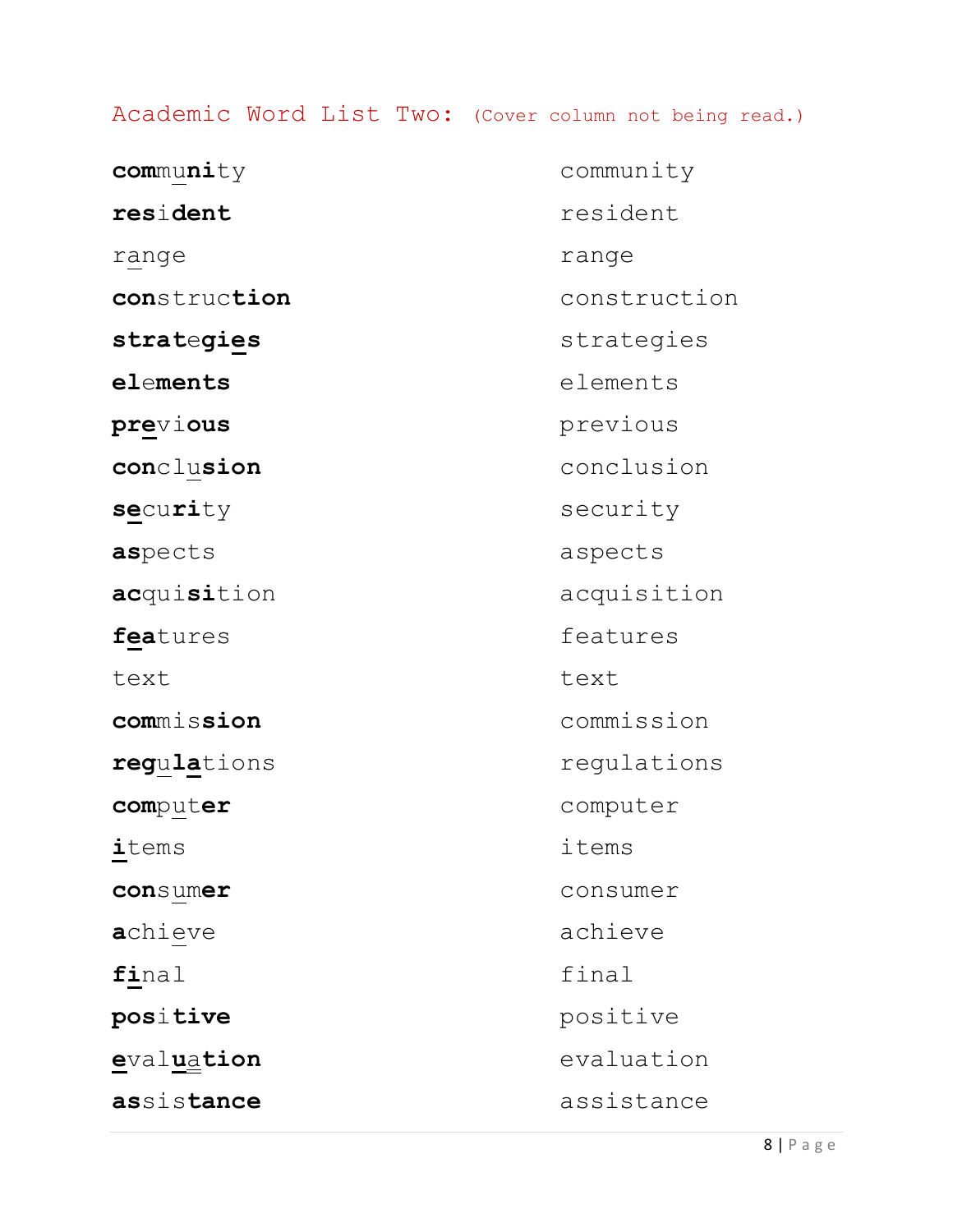**nor**mal normal relevant relevant **dis**tinc**tion** distinction **re**gion region **traditional** traditional **im**pact impact **con**se**quenc**es consequences **chapter** chapter **e**qua**tion** equation **ap**propriate appropriate **re**sourc**es** resources **par**tic**i**pa**tion** participation survey survey **po**ten**tial** potential **cul**tur**al** cultural **trans**fer transfer select select **credit** credit **af**fect affect **cat**e**gor**ies categories **per**ceived **perceived** sought sought **fo**cus focus **pur**chase purchase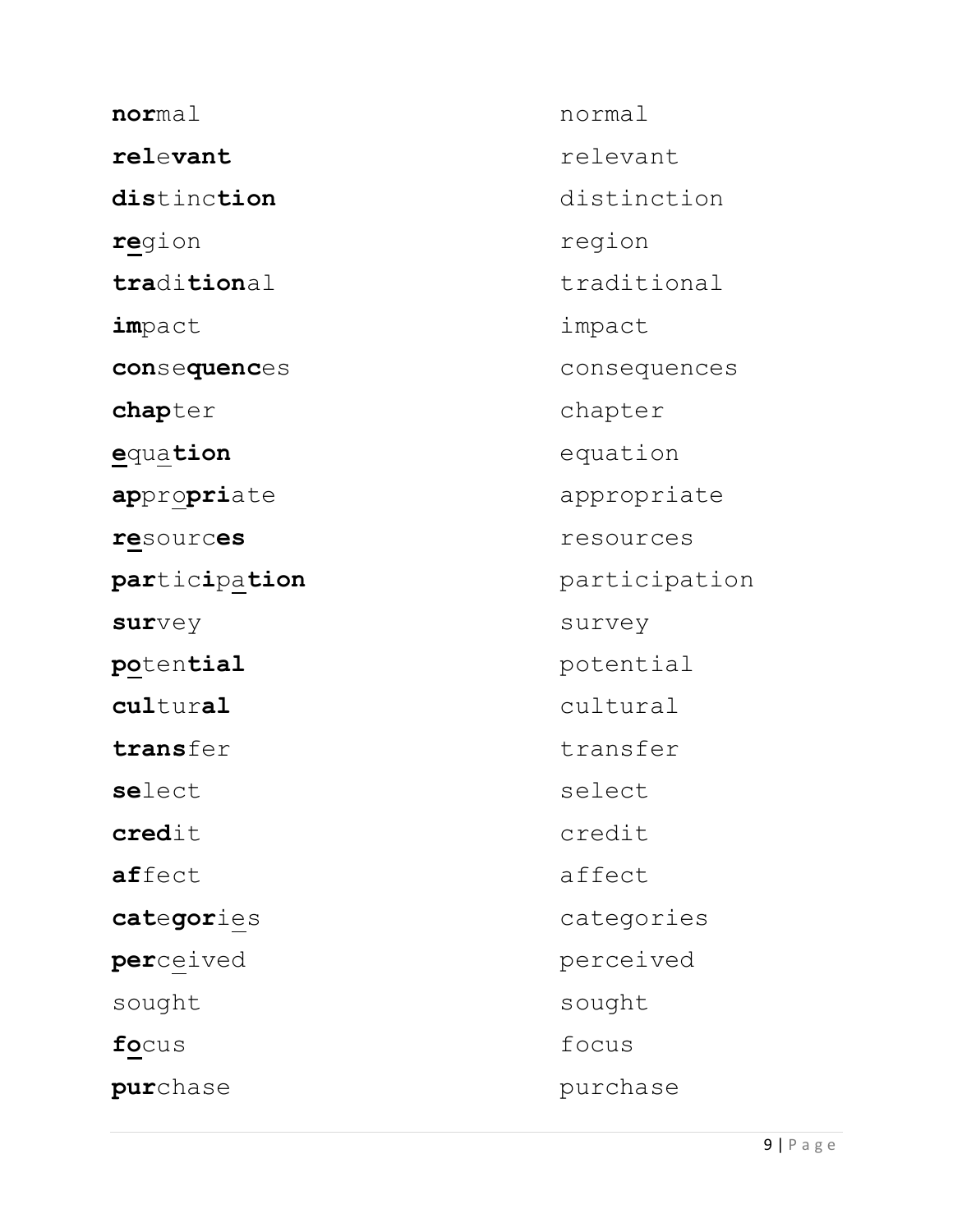| injury         | injury         |
|----------------|----------------|
| site           | site           |
| journal        | journal        |
| primary        | primary        |
| complex        | complex        |
| institute      | institute      |
| investment     | investment     |
| administration | administration |
| maintenance    | maintenance    |
| design         | design         |
| obtained       | obtained       |
| restricted     | restricted     |
| conduct        | conduct        |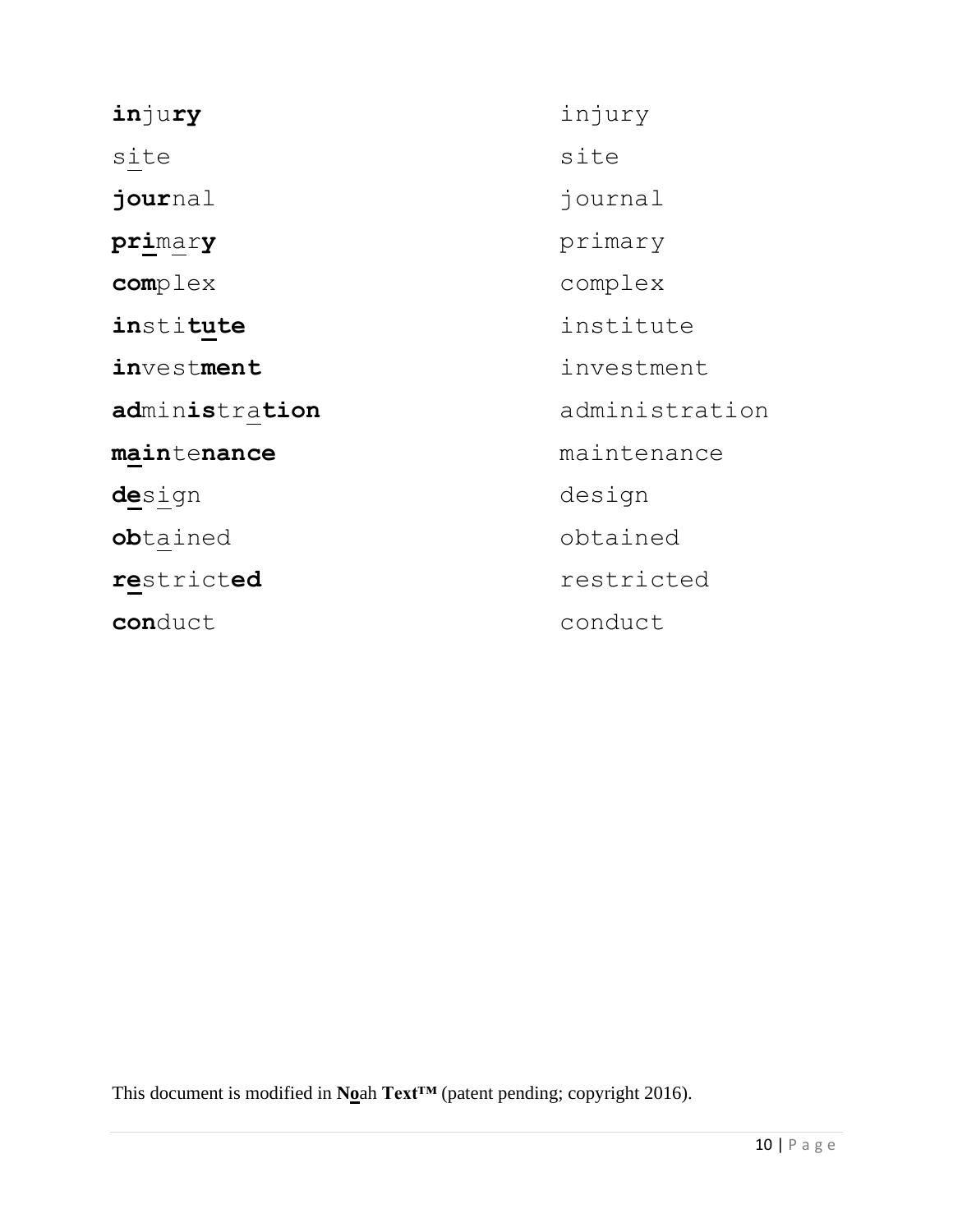## Academic Word List Three: (Cover column not being read.)

| comments           | comments      |
|--------------------|---------------|
| convention         | convention    |
| published          | published     |
| framework          | framework     |
| implies            | implies       |
| negative           | negative      |
| dominant           | dominant      |
| <i>illustrated</i> | illustrated   |
| outcomes           | outcomes      |
| constant           | constant      |
| shift              | shift         |
| deduction          | deduction     |
| ensure             | ensure        |
| specified          | specified     |
| justification      | justification |
| funds              | funds         |
| reliance           | reliance      |
| ${\tt physical}$   | physical      |
| partnership        | partnership   |
| location           | location      |
| link               | link          |
| coordination       | coordination  |
| alternative        | alternative   |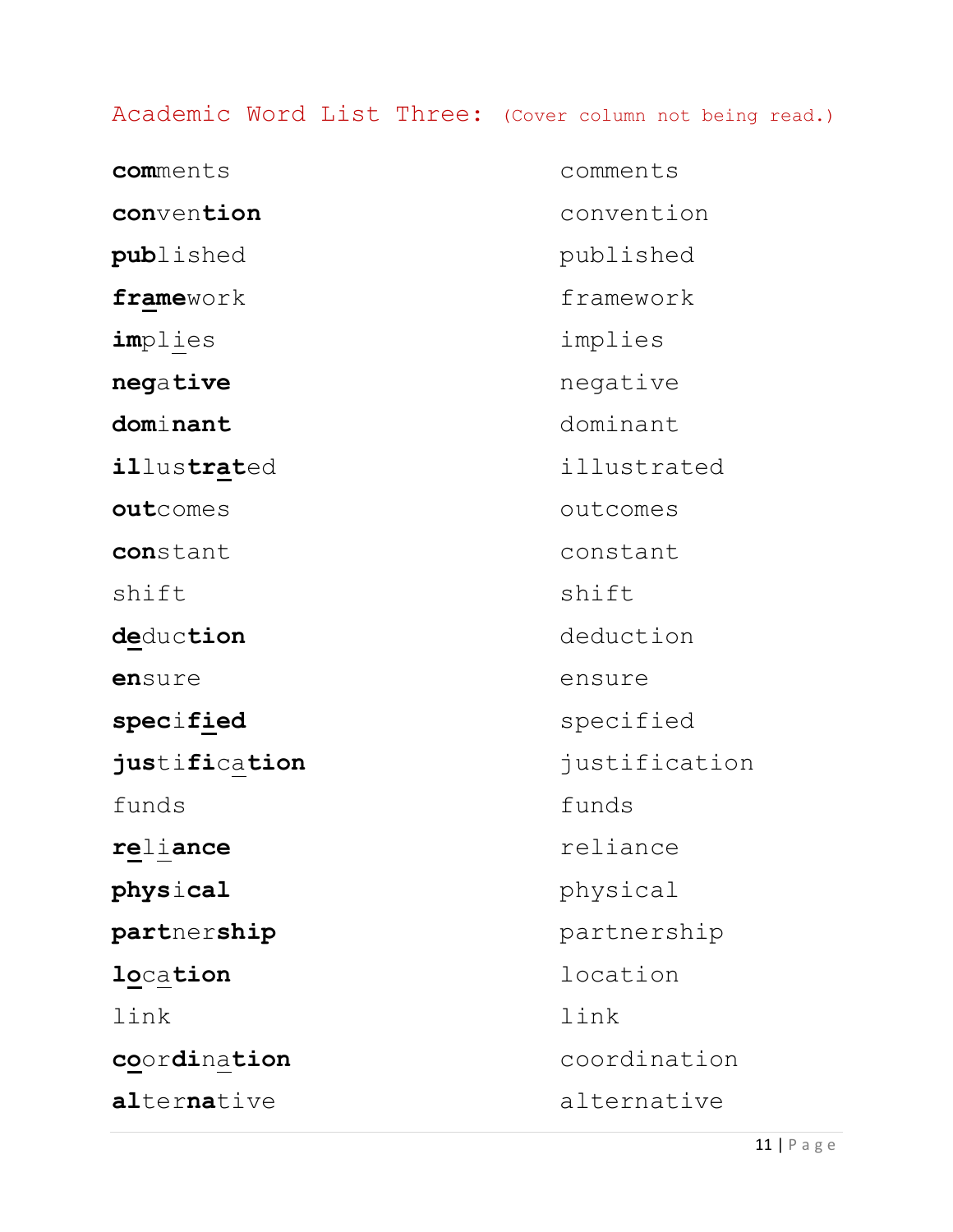| initial                     | initial       |
|-----------------------------|---------------|
| <b>va</b> lid <b>i</b> ty   | validity      |
| task                        | task          |
| techniques                  | techniques    |
| excluded                    | excluded      |
| consent                     | consent       |
| pr <u>oportion</u>          | proportion    |
| <b>demonstrate</b>          | demonstrate   |
| reaction                    | reaction      |
| <b>cri</b> teria            | criteria      |
| <b>mi</b> nor <b>i</b> ties | minorities    |
| technology                  | technology    |
| philosophy                  | philosophy    |
| removed                     | removed       |
| sex                         | sex           |
| compensation                | compensation  |
| s <u>e</u> quence           | sequence      |
| corresponding               | corresponding |
| maximum                     | maximum       |
| circumstances               | circumstances |
| instance                    | instance      |
| considerable                | considerable  |
| sufficient                  | sufficient    |
| corporate                   | corporate     |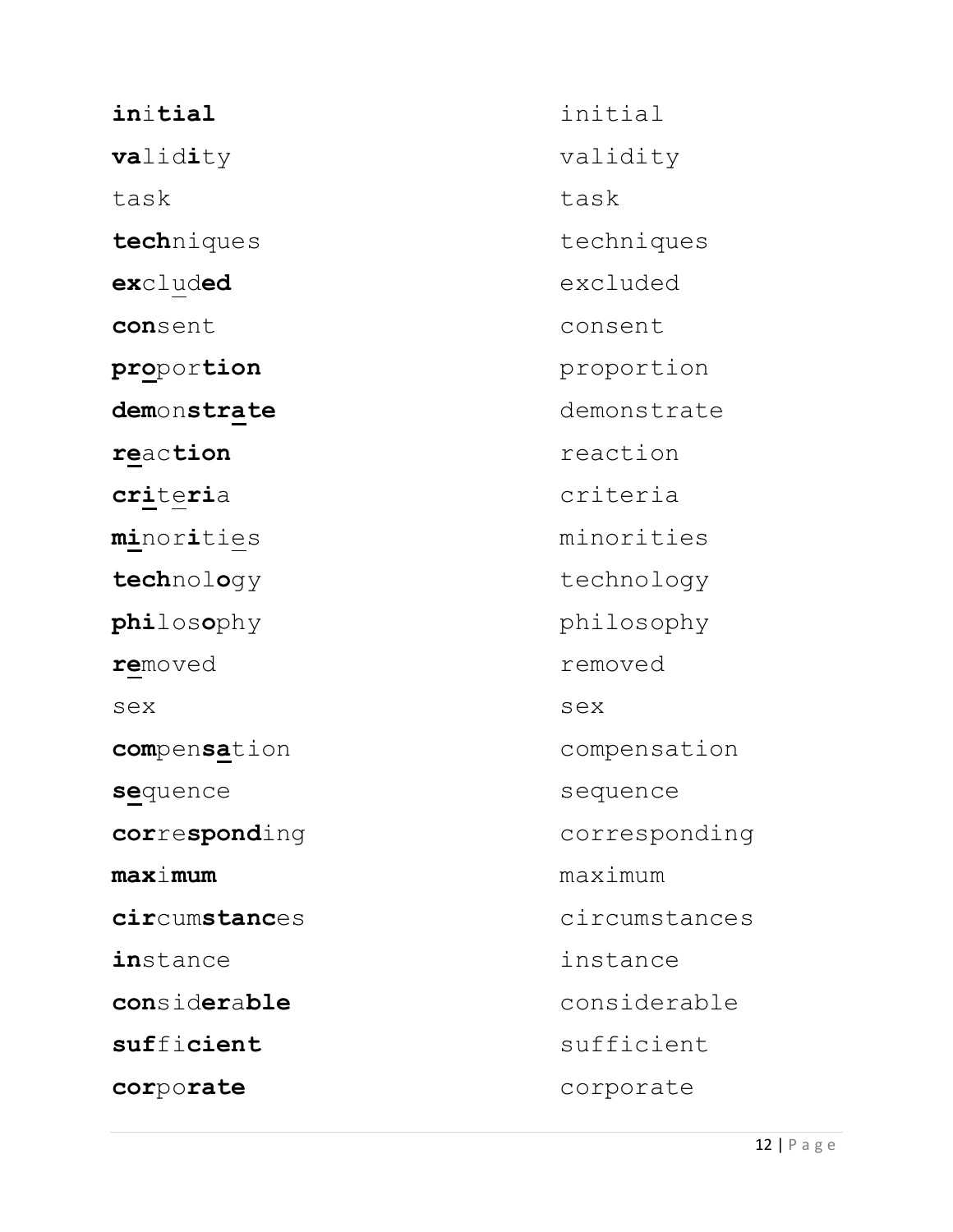| <i>interaction</i> | interaction  |
|--------------------|--------------|
| contribution       | contribution |
| immigration        | immigration  |
| component          | component    |
| constraints        | constraints  |
| technical          | technical    |
| emphasis           | emphasis     |
| scheme             | scheme       |
| layer              | layer        |
| volume             | volume       |
| document           | document     |
| registered         | registered   |
| core               | core         |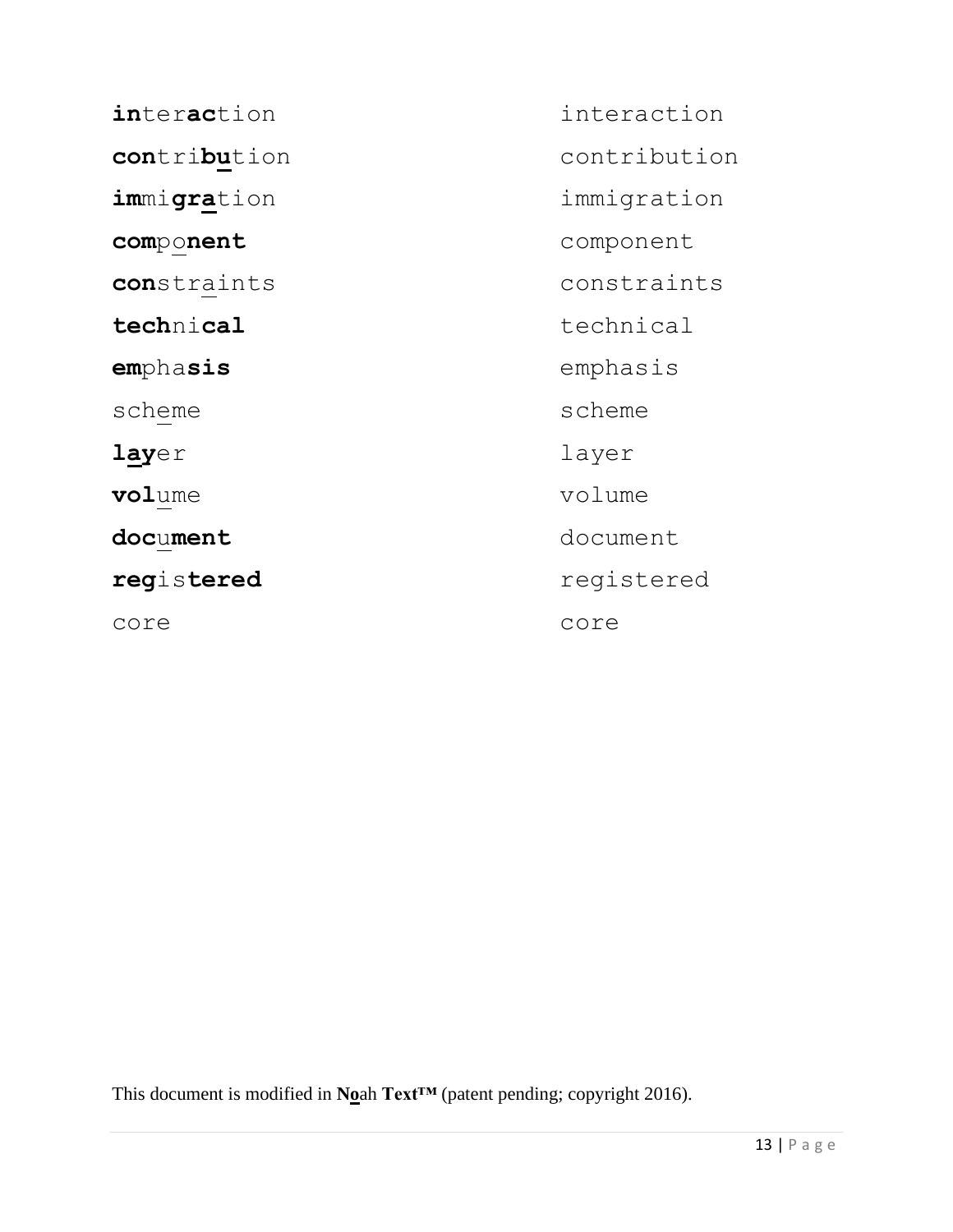Academic Word List Four: (Cover column not being read.)

| overall              | overall        |
|----------------------|----------------|
| emerged              | emerged        |
| regime               | regime         |
| implementation       | implementation |
| <b>proj</b> ect      | project        |
| hence                | hence          |
| occupational         | occupational   |
| internal             | internal       |
| goals                | goals          |
| retained             | retained       |
| sum                  | sum            |
| integr <u>a</u> tion | integration    |
| mechanism            | mechanism      |
| parallel             | parallel       |
| imposed              | imposed        |
| despite              | despite        |
| job                  | job            |
| parameters           | parameters     |
| approximate          | approximate    |
| <b>la</b> bel        | label          |
| concentration        | concentration  |
| $\verb!principal!$   | principal      |
| series               | series         |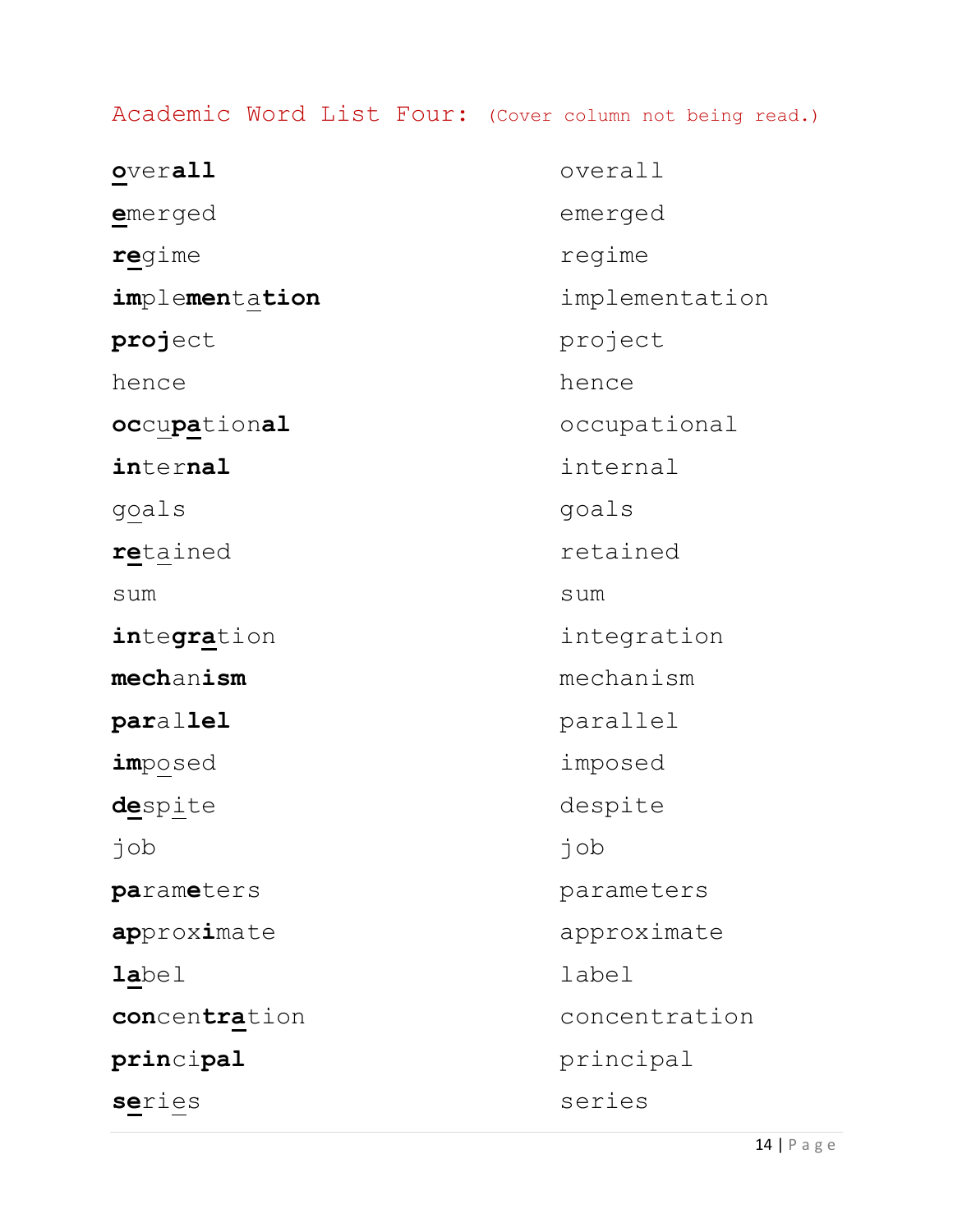**pre**dict**ed** predicted **sum**ma**ry** summary **at**ti**tudes** attitudes **un**der**tak**en undertaken **cy**cle cycle **com**mu**ni**ca**tion** communication **eth**nic ethnic **hy**pothesis hypothesis **pro**fes**sion**al professional **stat**us status **con**fer**ence** conference **at**trib**ut**ed attributed **an**nu**al** annual **ob**vi**ous** obvious **er**ror error **im**pli**ca**tions implications **ap**par**ent** apparent **com**mit**ment** commitment subsequent subsequent debate debate **di**men**sions** dimensions **pro**mote promote **sta**tis**tics** statistics **op**tion option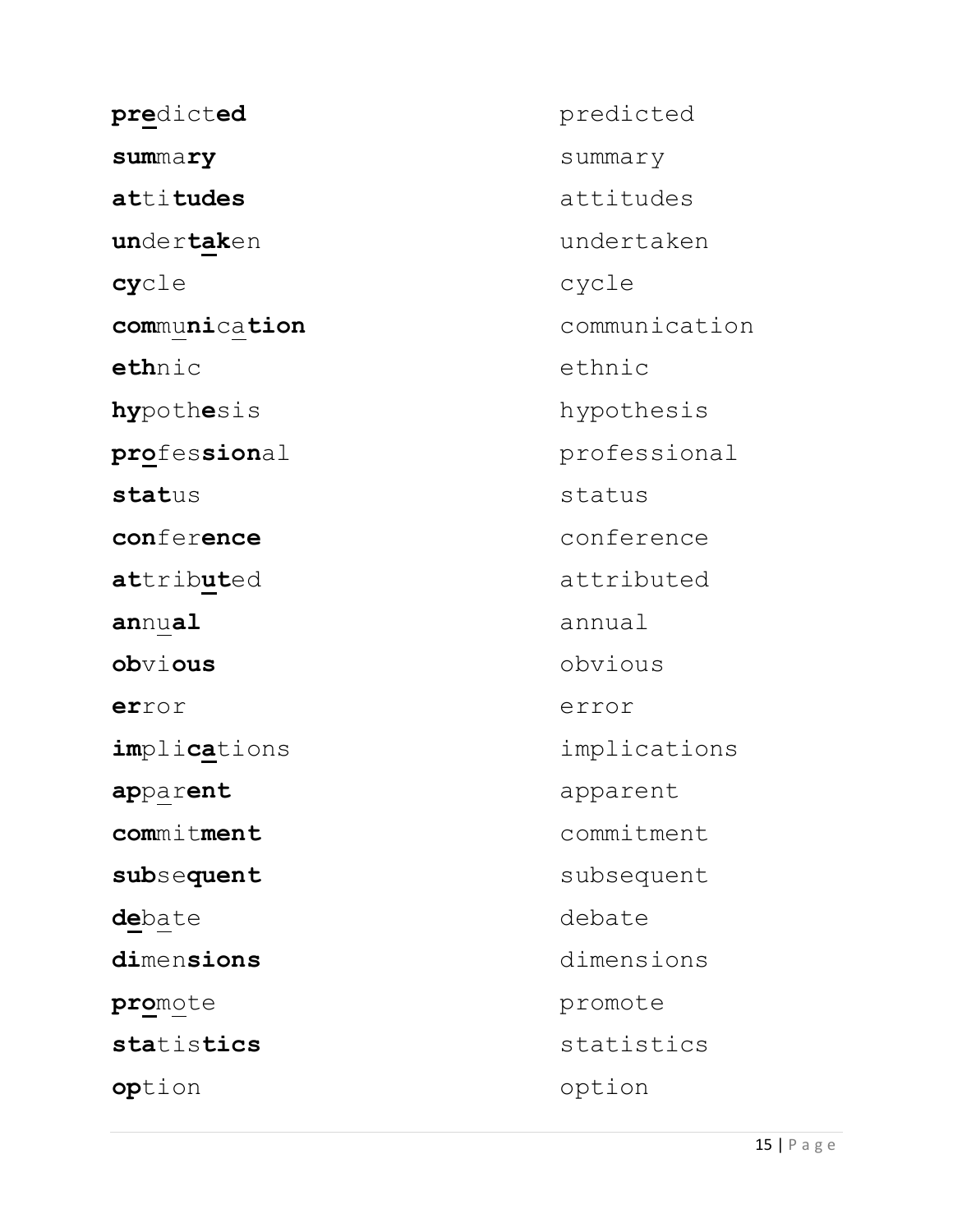| domestic      | domestic      |
|---------------|---------------|
| output        | output        |
| access        | access        |
| code          | code          |
| investigation | investigation |
| phase         | phase         |
| prior         | prior         |
| granted       | granted       |
| stress        | stress        |
| civil         | civil         |
| contrast      | contrast      |
| resolution    | resolution    |
| adequate      | adequate      |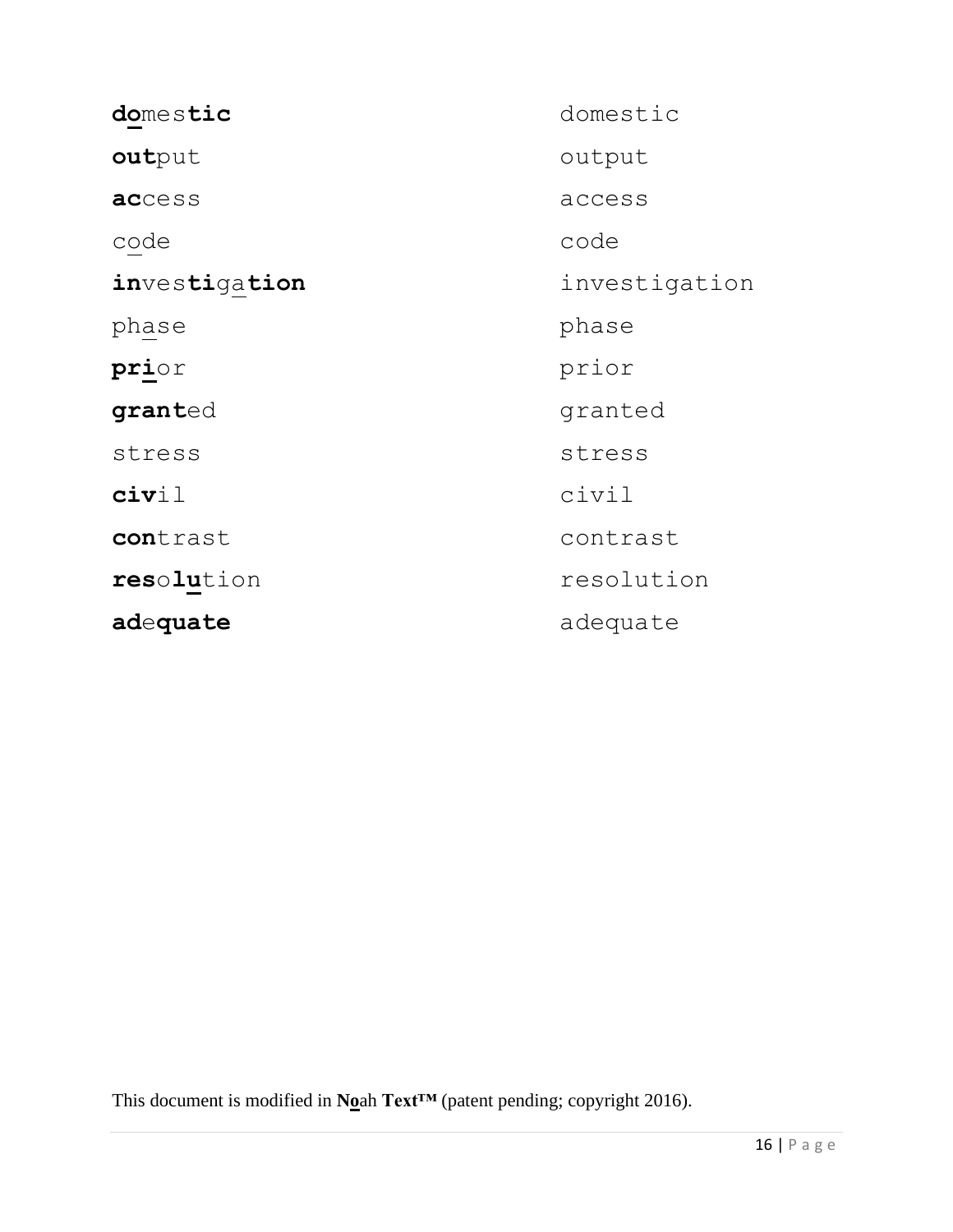Academic Word List Five: (Cover column not being read.)

| alter               | alter       |
|---------------------|-------------|
| stability           | stability   |
| energy              | energy      |
| aware               | aware       |
| license             | license     |
| enforcement         | enforcement |
| draft               | draft       |
| styles              | styles      |
| precise             | precise     |
| $\verb medical $    | medical     |
| pursue              | pursue      |
| symbolic            | symbolic    |
| marginal            | marginal    |
| capacity            | capacity    |
| generation          | generation  |
| exposure            | exposure    |
| decline             | decline     |
| academic            | academic    |
| $\texttt{modified}$ | modified    |
| external            | external    |
| psychology          | psychology  |
| fundamental         | fundamental |
| adjustment          | adjustment  |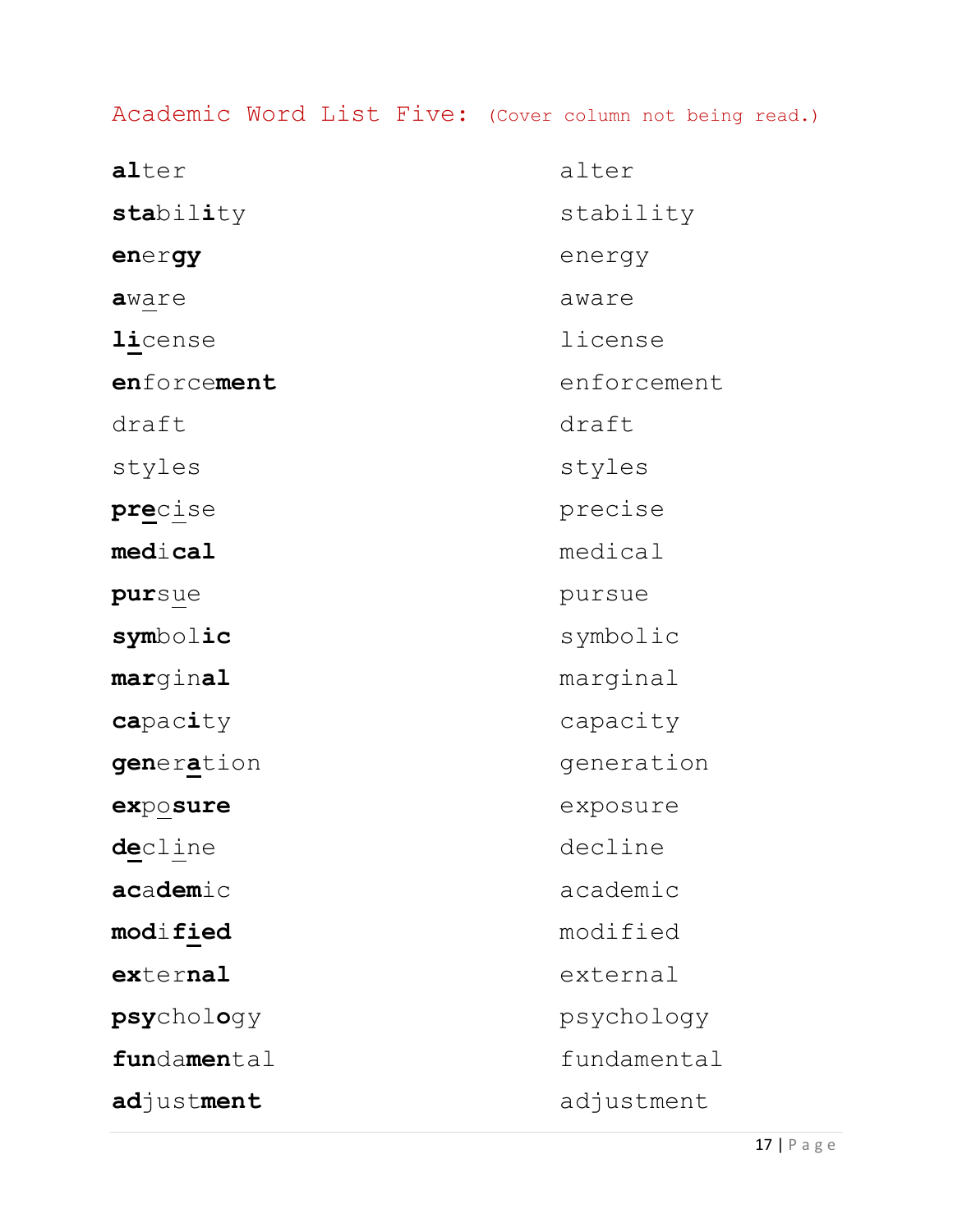| ratio          | ratio        |
|----------------|--------------|
| whereas        | whereas      |
| enable         | enable       |
| version        | version      |
| perspective    | perspective  |
| contact        | contact      |
| network        | network      |
| facilitate     | facilitate   |
| welfare        | welfare      |
| transition     | transition   |
| amendment      | amendment    |
| logic          | logic        |
| rejected       | rejected     |
| expansion      | expansion    |
| clause         | clause       |
| prime          | prime        |
| target         | target       |
| objective      | objective    |
| sustainable    | sustainable  |
| equivalent     | equivalent   |
| <b>liberal</b> | liberal      |
| notion         | notion       |
| substitution   | substitution |
| generated      | generated    |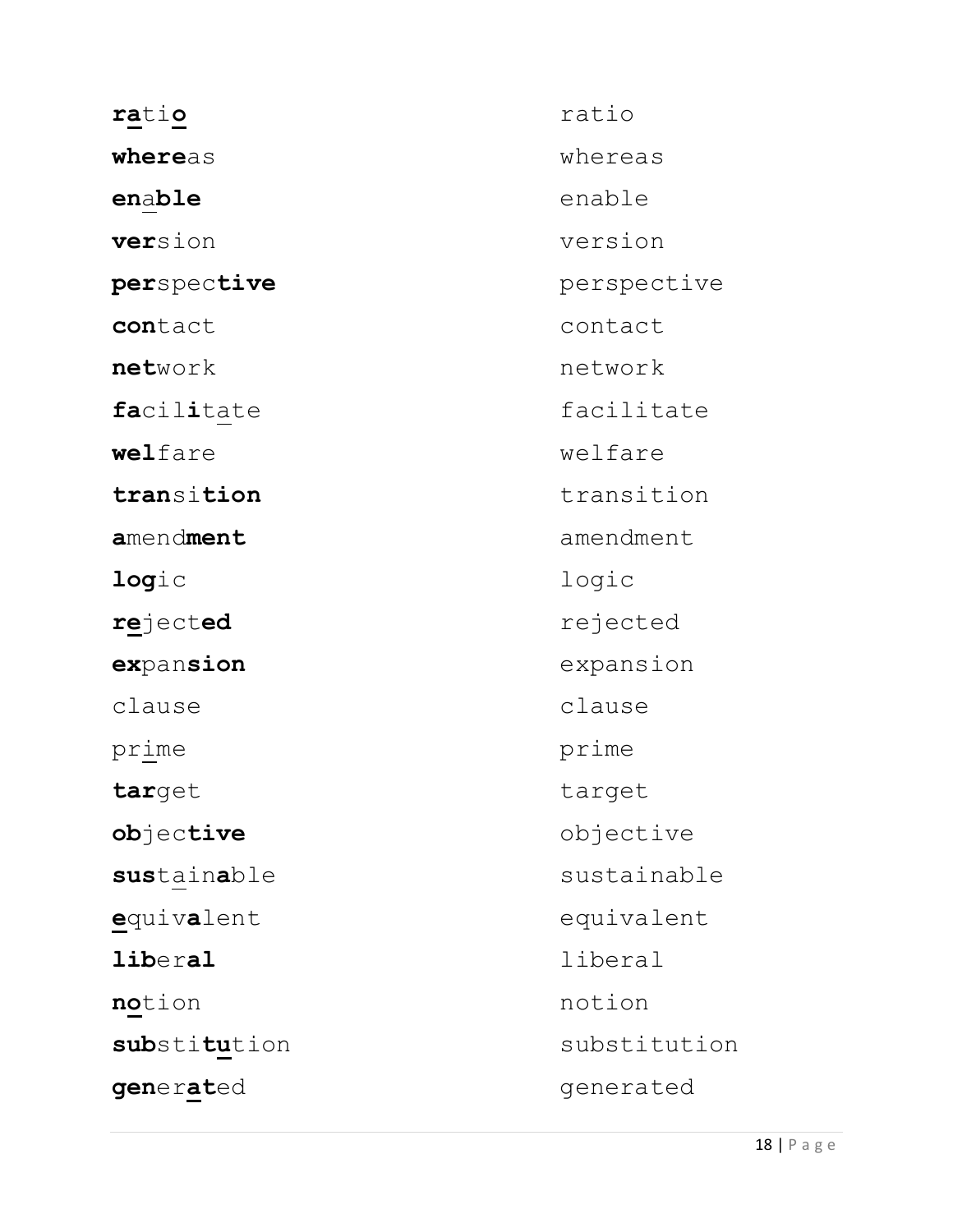| trend            | trend        |
|------------------|--------------|
| revenue          | revenue      |
| compounds        | compounds    |
| evolution        | evolution    |
| conflict         | conflict     |
| $\texttt{image}$ | image        |
| discretion       | discretion   |
| entities         | entities     |
| orientation      | orientation  |
| consultation     | consultation |
| mental           | mental       |
| monitoring       | monitoring   |
| challenge        | challenge    |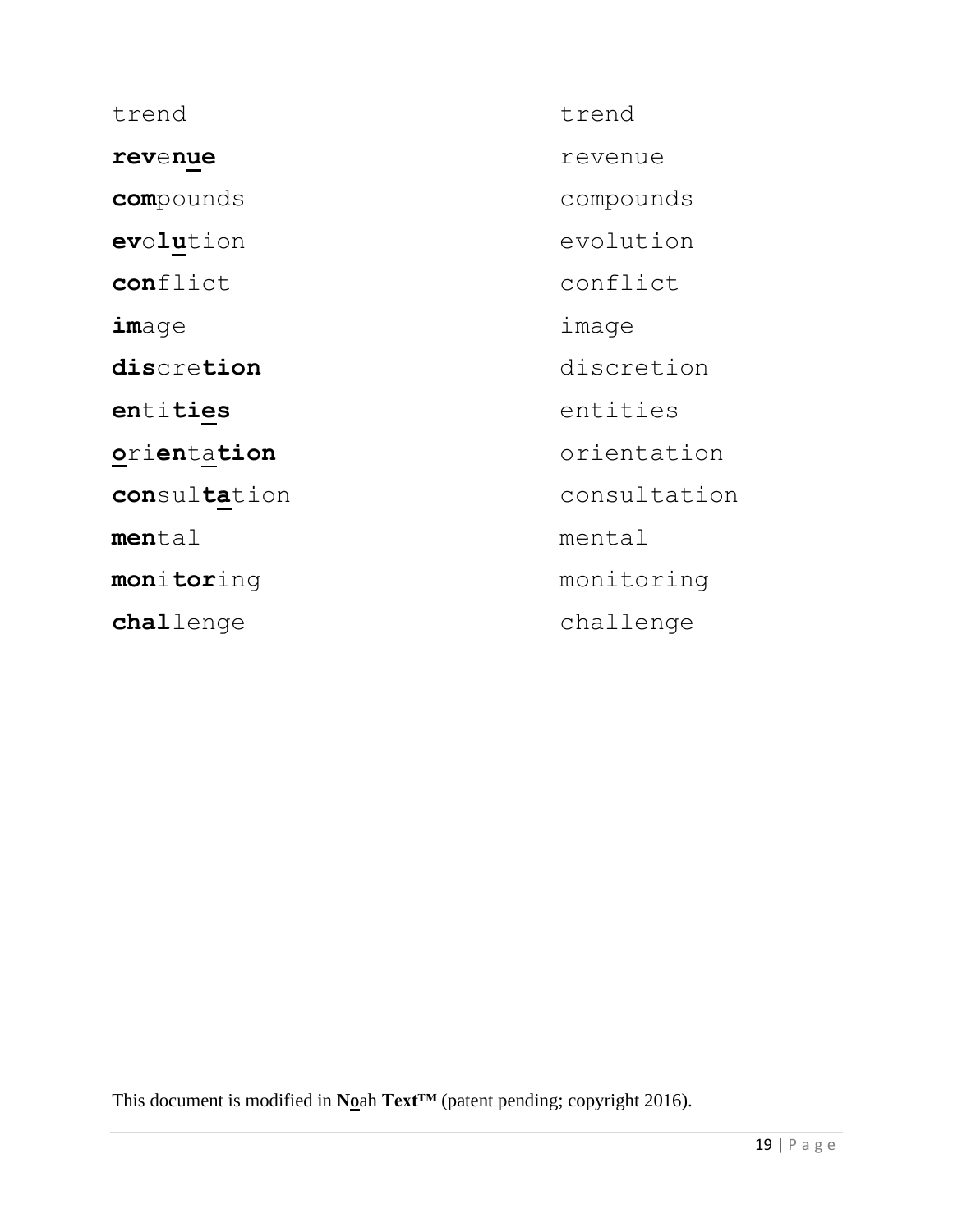#### Academic Word List Six: (Cover column not being read.)

**intelligence** intelligence **trans**for**ma**tion transformation **pre**sump**tion** presumption **ac**knowl**edged** acknowledged **u**til**i**ty utility **fur**thermore furthermore **ac**cu**rate** accurate **di**ver**si**ty diversity **at**tached attached **re**cov**er**y recovery **as**signed assigned tapes tapes **mo**ti**va**tion motivation bond bond **e**di**tion** edition **nev**ertheless nevertheless transport transport **cit**ed cited fees fees scope scope scope **en**hanced enhanced **in**cor**po**rat**ed** incorporated **in**struc**tions** instructions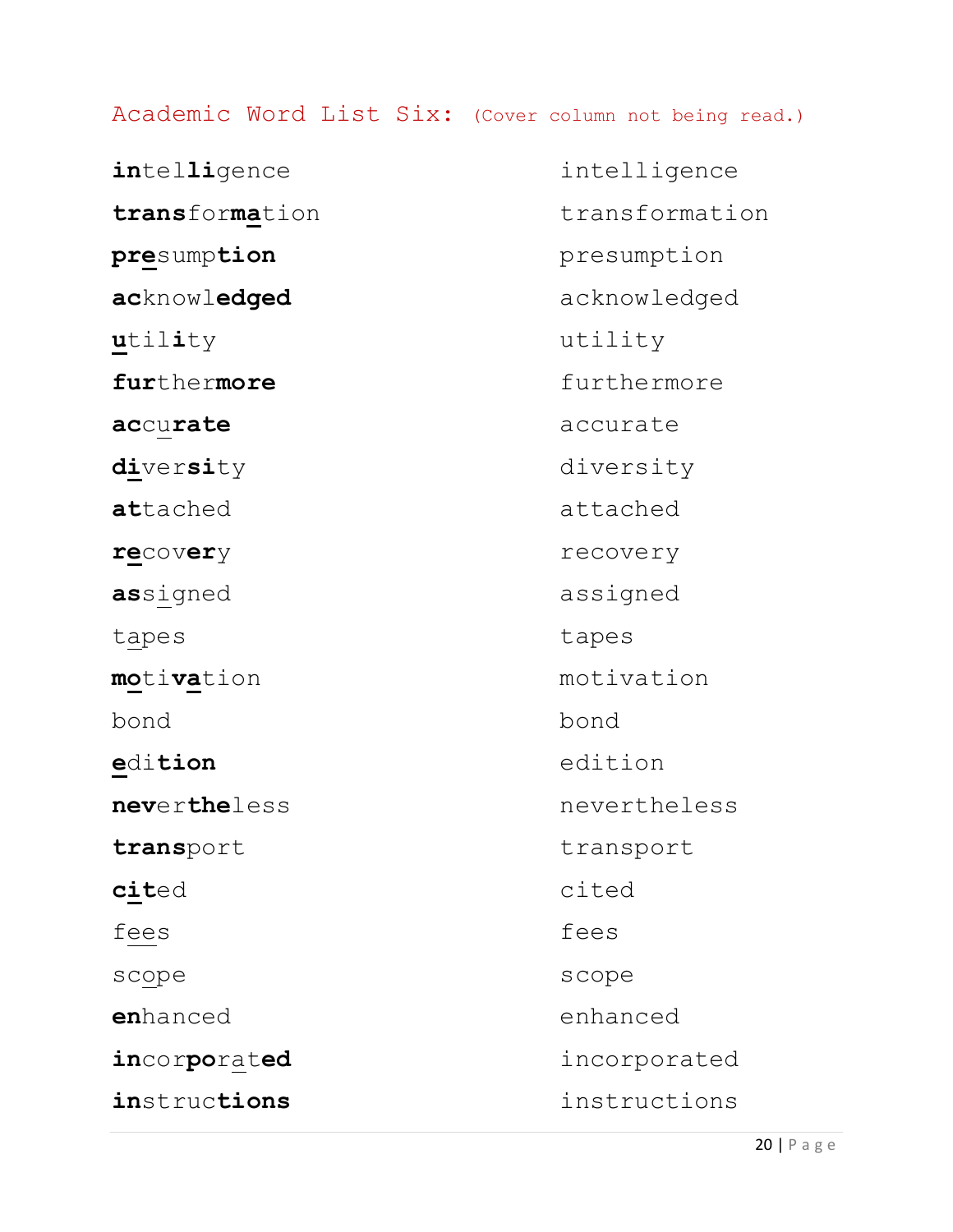| subsidiary     | subsidiary     |
|----------------|----------------|
| input          | input          |
| abstract       | abstract       |
| ministry       | ministry       |
| capable        | capable        |
| expert         | expert         |
| preceding      | preceding      |
| display        | display        |
| incentive      | incentive      |
| inhibition     | inhibition     |
| trace          | trace          |
| ignored        | ignored        |
| incidence      | incidence      |
| estate         | estate         |
| cooperative    | cooperative    |
| revealed       | revealed       |
| index          | index          |
| <b>lecture</b> | lecture        |
| discrimination | discrimination |
| overseas       | overseas       |
| explicit       | explicit       |
| aggregate      | aggregate      |
| gender         | gender         |
| underlying     | underlying     |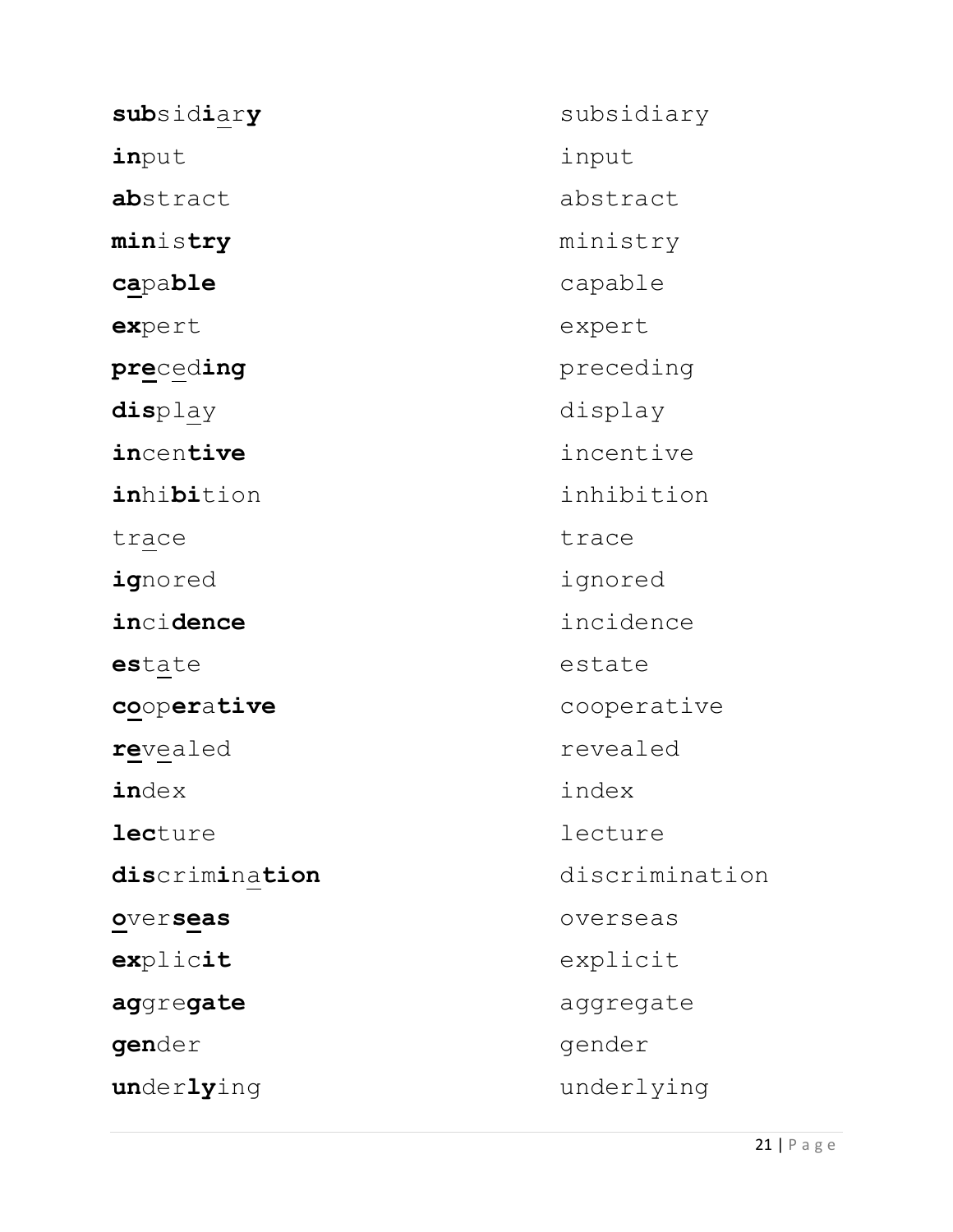| brief       | brief       |
|-------------|-------------|
| domain      | domain      |
| rational    | rational    |
| minimum     | minimum     |
| interval    | interval    |
| neutral     | neutral     |
| migration   | migration   |
| flexibility | flexibility |
| federal     | federal     |
| author      | author      |
| initiatives | initiatives |
| allocation  | allocation  |
| exceed      | exceed      |
|             |             |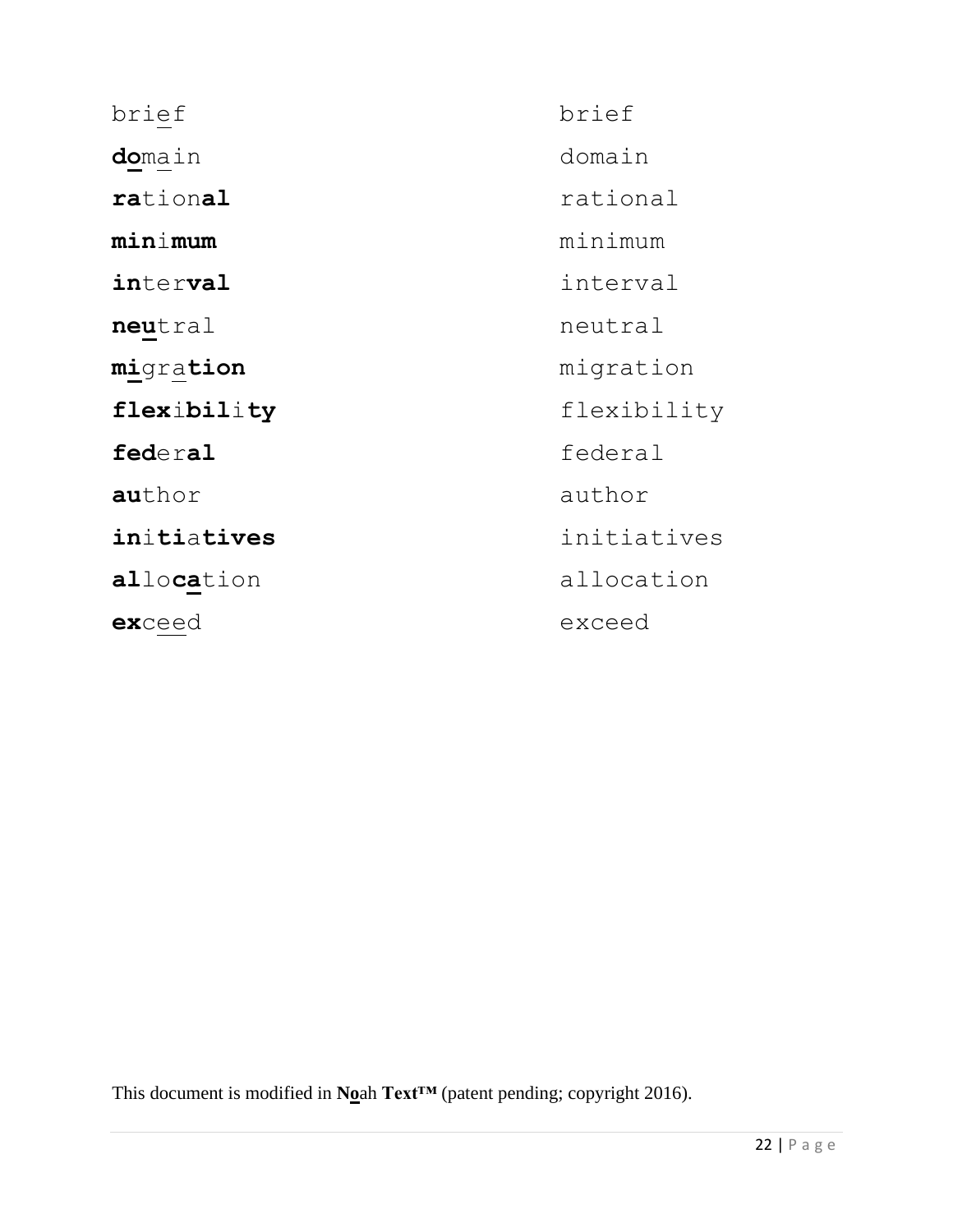## Academic Word List Seven: (Cover column not being read.)

| intervention      | intervention |
|-------------------|--------------|
| confirmed         | confirmed    |
| definite          | definite     |
| classical         | classical    |
| chemical          | chemical     |
| voluntary         | voluntary    |
| release           | release      |
| visible           | visible      |
| finite            | finite       |
| publication       | publication  |
| channel           | channel      |
| file              | file         |
| thesis            | thesis       |
| equipment         | equipment    |
| disposal          | disposal     |
| $\texttt{solely}$ | solely       |
| <u>deny</u>       | deny         |
| identical         | identical    |
| submitted         | submitted    |
| grade             | grade        |
| phenomenon        | phenomenon   |
| paradigm          | paradigm     |
| $\mathtt{ultime}$ | ultimately   |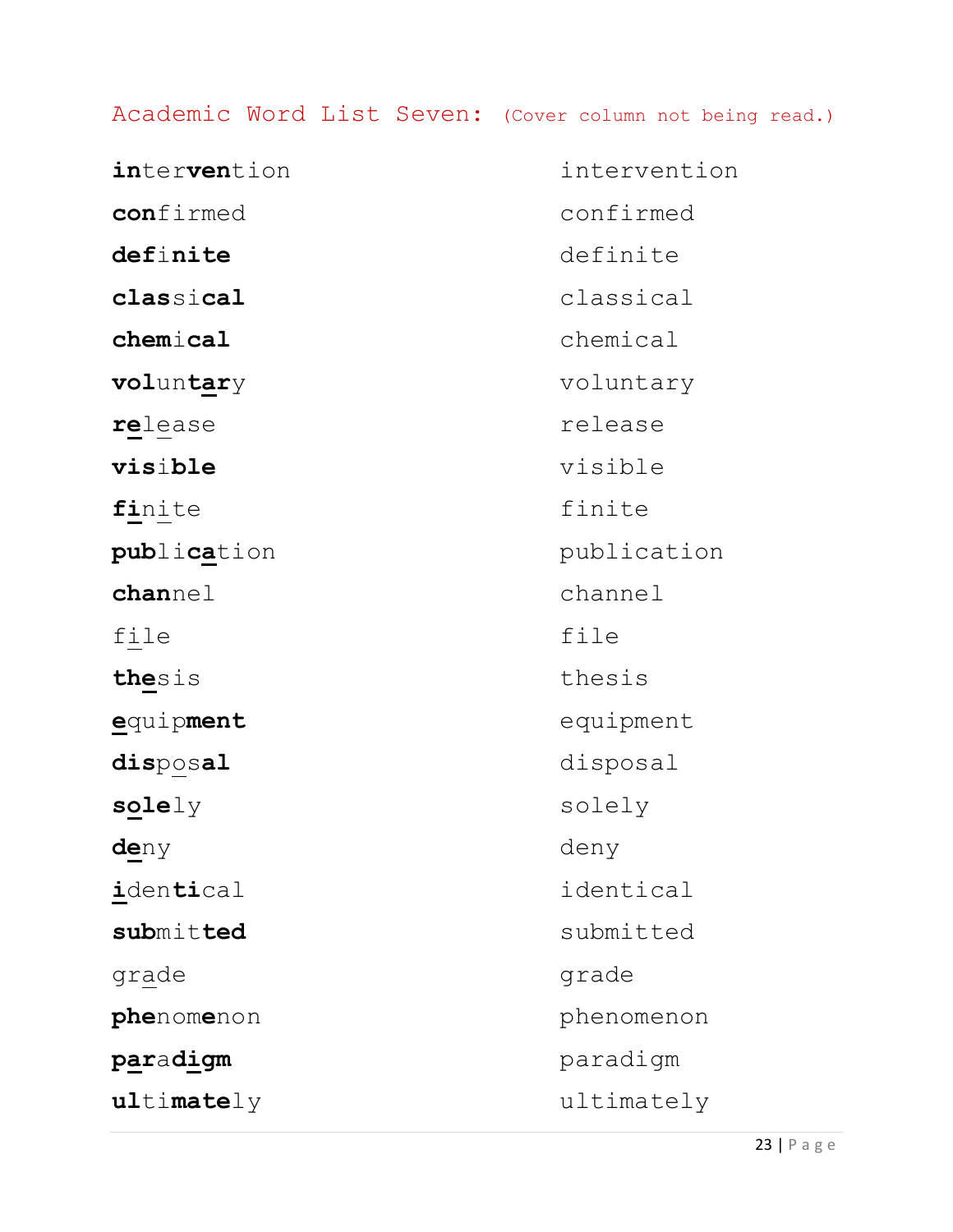| extract         | extract         |
|-----------------|-----------------|
| survive         | survive         |
| converted       | converted       |
| transmission    | transmission    |
| global          | global          |
| inferred        | inferred        |
| guarantee       | guarantee       |
| advocate        | advocate        |
| dynamic         | dynamic         |
| simulation      | simulation      |
| topic           | topic           |
| insert          | insert          |
| reverse         | reverse         |
| decades         | decades         |
| comprise        | comprise        |
| hierarchical    | hierarchical    |
| <u>u</u> nique  | unique          |
| comprehensive   | comprehensive   |
| couple          | couple          |
| mode            | mode            |
| differentiation | differentiation |
| eliminate       | eliminate       |
| priority        | priority        |
| empirical       | empirical       |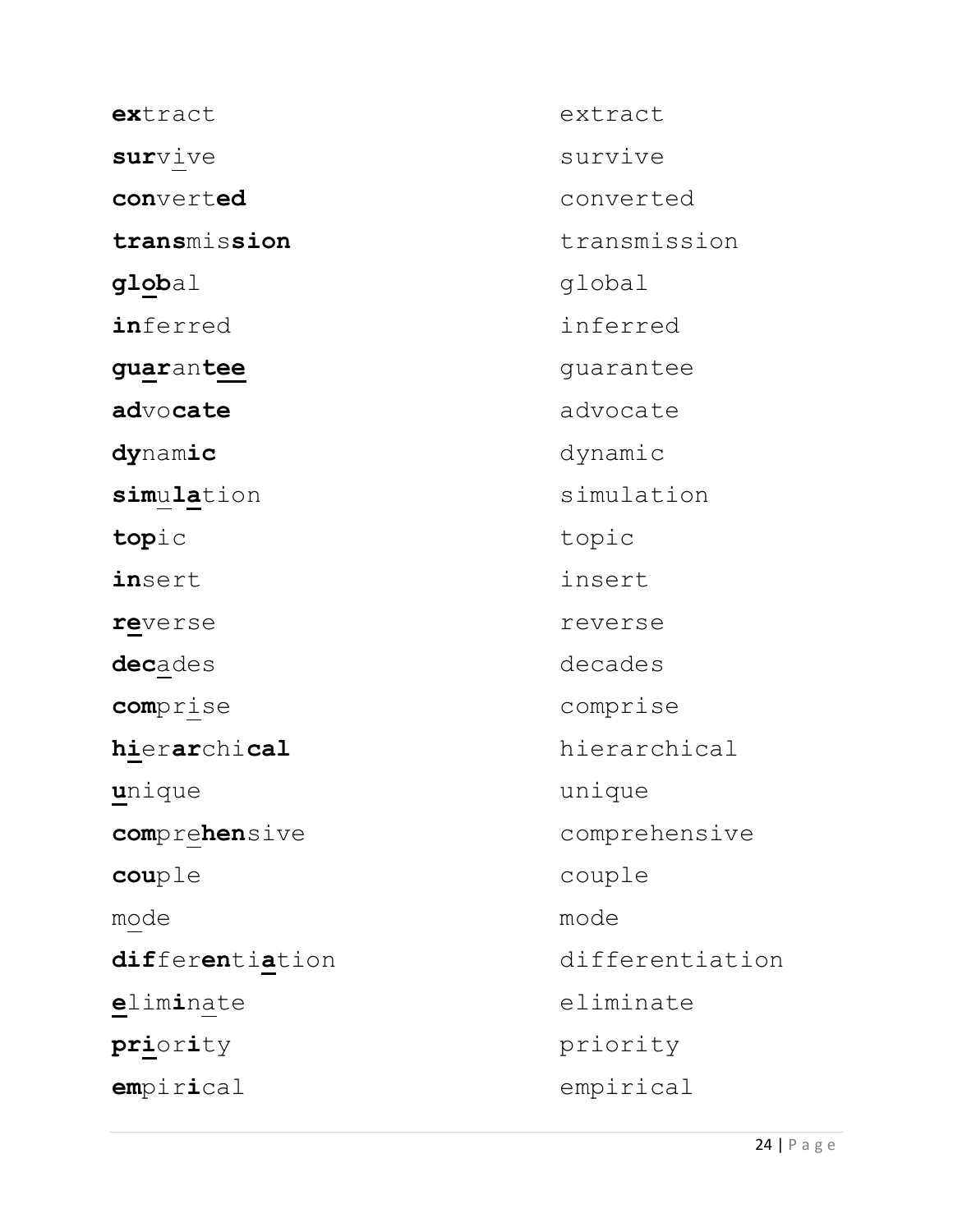| ideology     | ide |
|--------------|-----|
| somewhat     | som |
| aid          | aid |
| foundation   | fou |
| adults       | adu |
| adaptation   | ada |
| quotation    | quo |
| contrary     | con |
| <u>media</u> | med |
| successive   | suc |
| innovation   | inn |
| prohibited   | pro |
| isolated     | iso |

**i**de**ol**o**gy** ideology somewhat **foun**da**tion** foundation **a**dults adults **ad**ap**ta**tion adaptation **quo**ta**tion** quotation **con**trar**y** contrary **me**di**a** media **suc**ces**sive** successive **in**no**va**tion innovation **pro**hib**it**ed prohibited **i**so**lat**ed isolated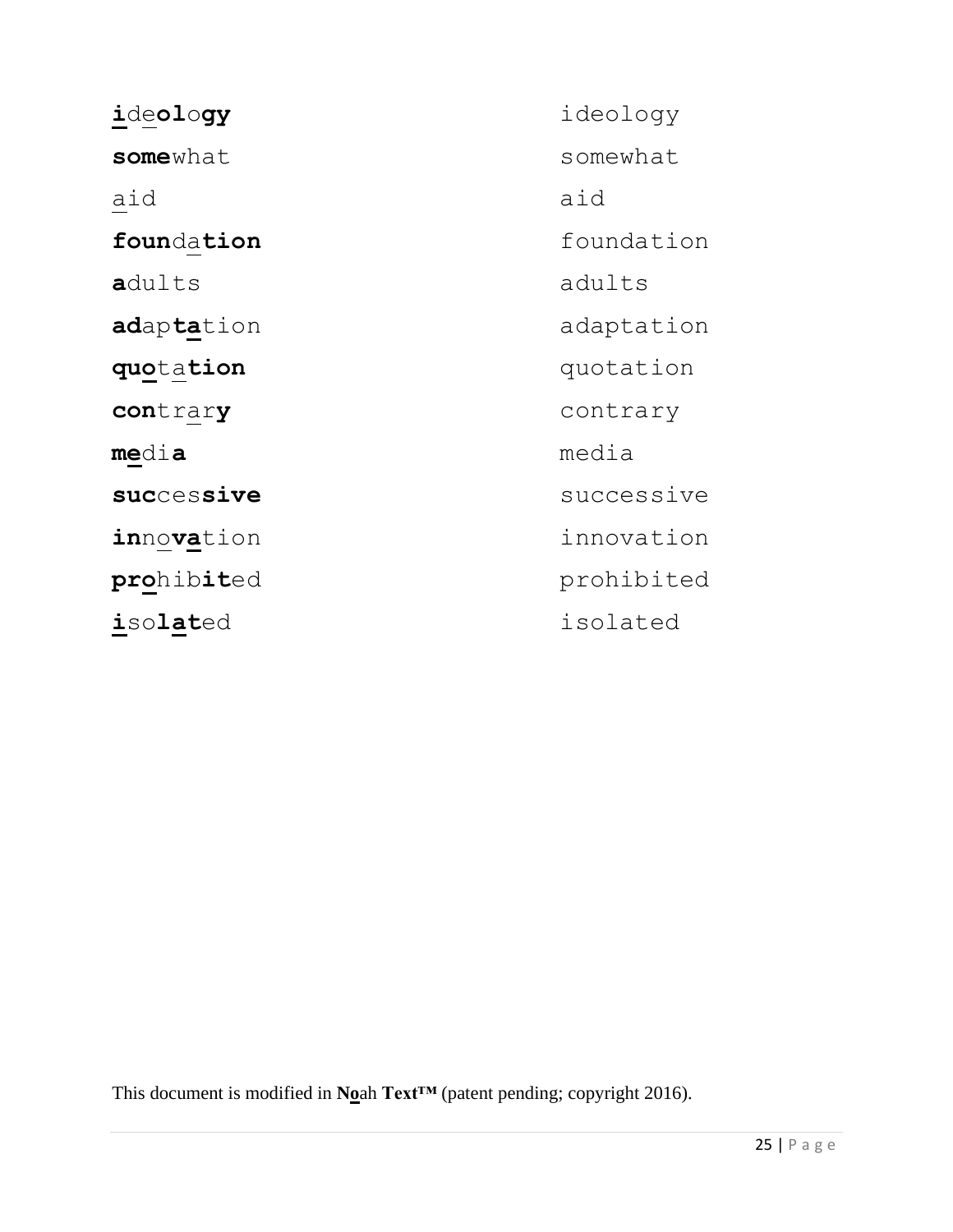#### Academic Word List Eight: (Cover column not being read.)

**high**light**ed** highlighted **e**ven**tu**al**ly** eventually **in**spection inspection **ter**mi**na**tion termination **dis**place**ment** displacement **ar**bi**trar**y arbitrary **re**inforced reinforced **de**note denote **off**set offset **ex**ploi**ta**tion exploitation **de**tect**ed** detected **a**ban**don** abandon **ran**dom random **re**vi**sion** revision **vir**tu**al**ly virtually **u**ni**form** uniform **pre**dom**i**nant**ly** predominantly **there**by thereby **im**plic**it** implicit **ten**sion tension **am**big**u**ous ambiguous **ve**hi**cle** vehicle

**clar**i**ty** clarity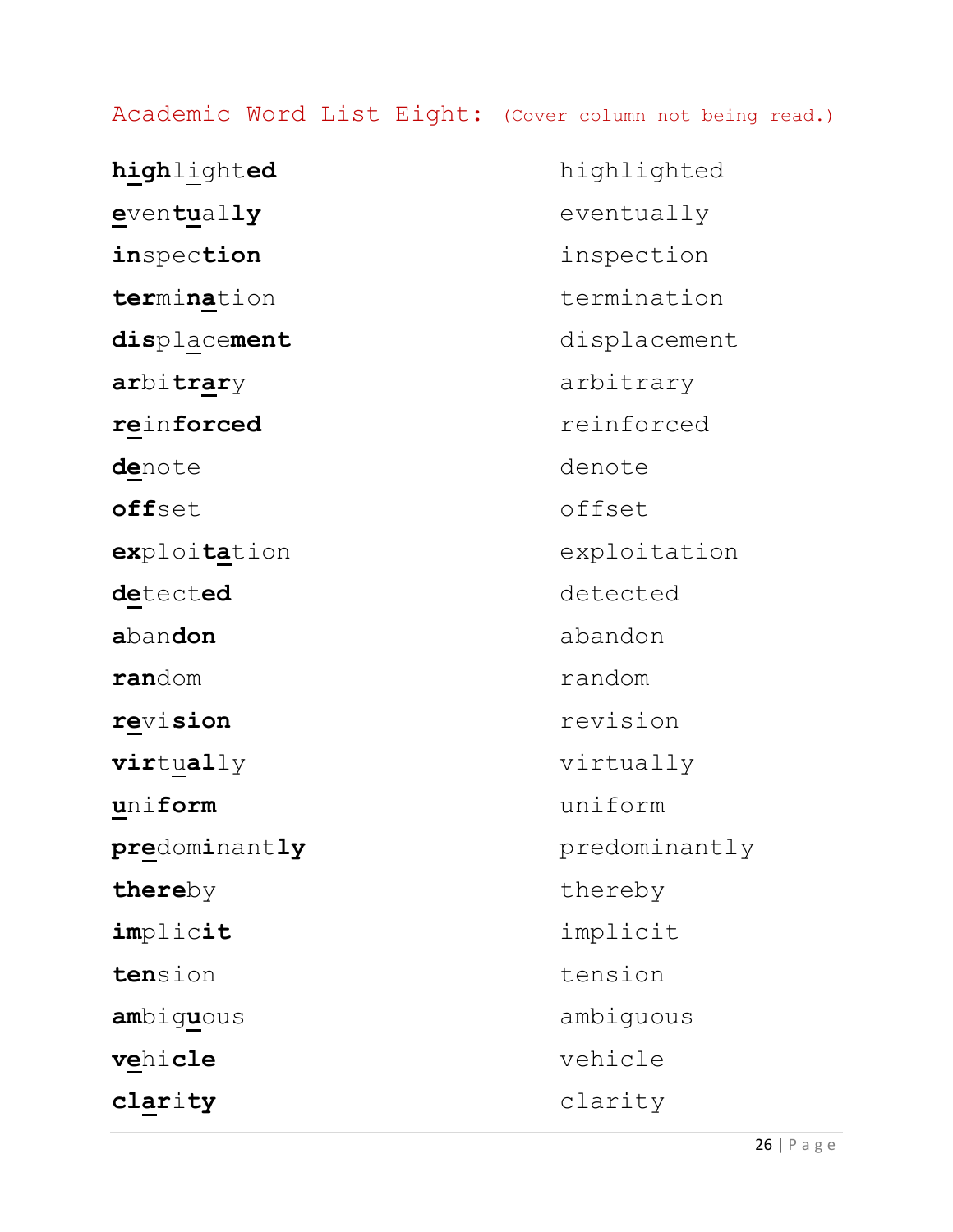**con**form**i**ty conformity **con**tem**po**rar**y** contemporary **au**to**mat**i**cal**ly automatically **ac**cu**mu**la**tion** accumulation **ap**pen**dix** appendix **wide**spread widespread **in**frastructure infrastructure **de**vi**a**tion deviation fluctuations fluctuations restore restore **guide**lines quidelines **com**mod**i**ty commodity **min**i**miz**es minimizes **prac**ti**tion**ers practitioners **rad**i**cal** radical plus plus **vis**u**al** visual chart chart **ap**pre**ci**a**tion** appreciation **pros**pect prospect **dra**mat**ic** dramatic **con**tra**dic**tion contradiction **cur**ren**cy** currency **in**ev**i**ta**bly** inevitably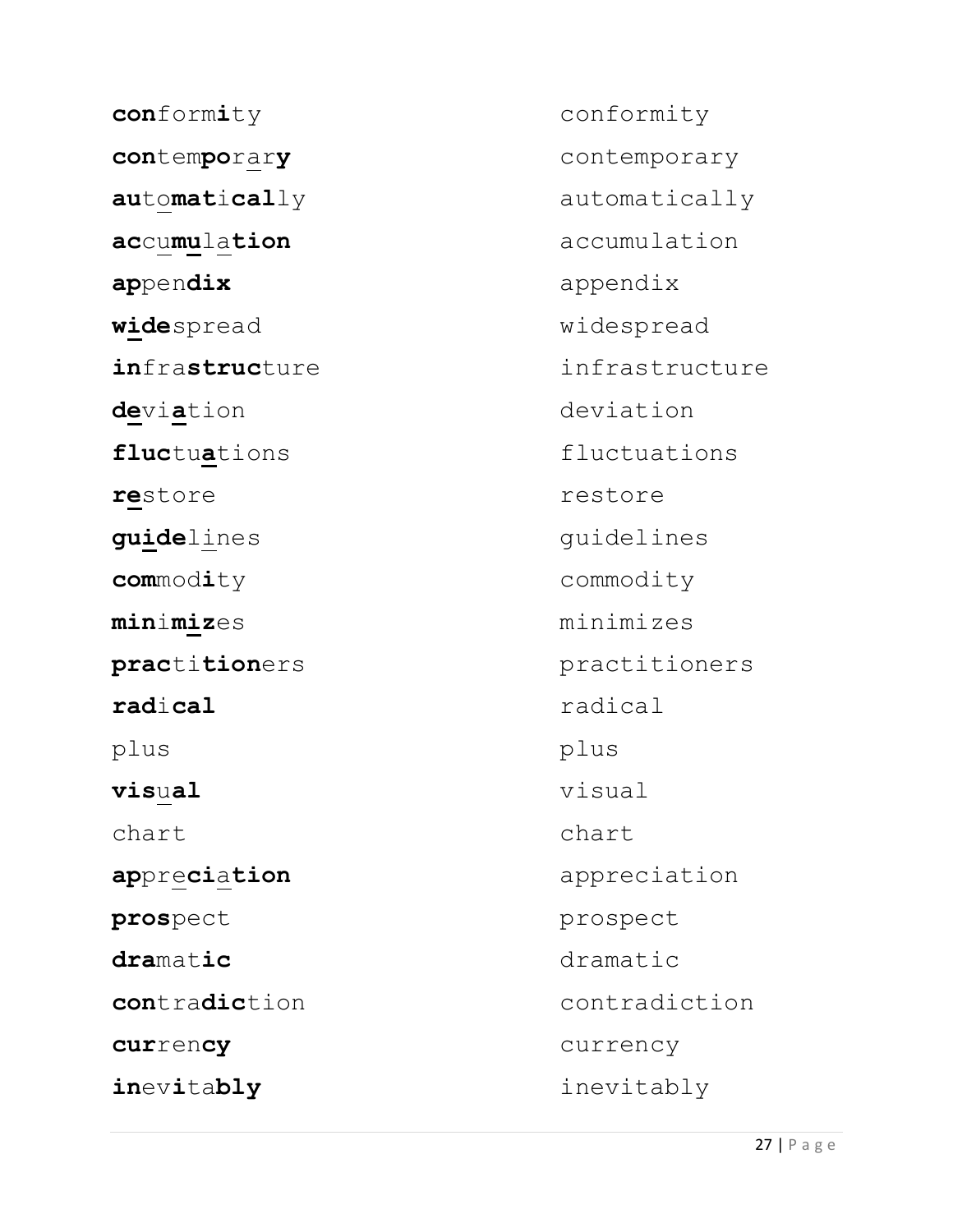| complement   |
|--------------|
| accompany    |
| paragraph    |
| induced      |
| schedule     |
| intensity    |
| crucial      |
| via          |
| exhibit      |
| bias         |
| manipulation |
| theme        |
| nuclear      |
|              |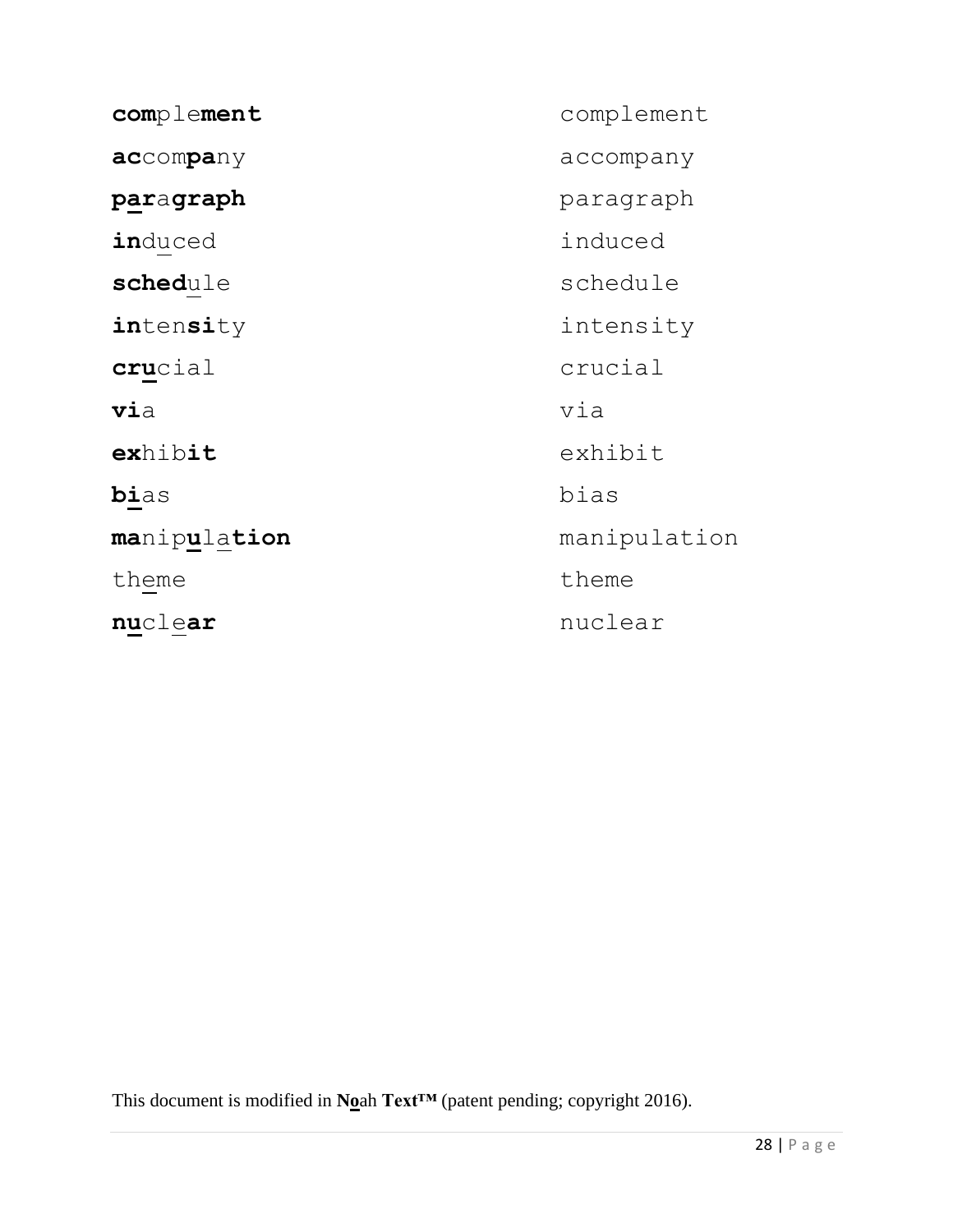Academic Word List Nine: (Cover column not being read.)

| bulk                   | bulk          |
|------------------------|---------------|
| <b>be</b> half         | behalf        |
| unified                | unified       |
| commenced              | commenced     |
| $\verb"erosion"$       | erosion       |
| anticipated            | anticipated   |
| minimal                | minimal       |
| $\texttt{ceases}$      | ceases        |
| <b>vi</b> sion         | vision        |
| <b>mu</b> tu <b>al</b> | mutual        |
| norms                  | norms         |
| intermediate           | intermediate  |
| $\verb manual $        | manual        |
| supplementary          | supplementary |
| incompatible           | incompatible  |
| concurrent             | concurrent    |
| $\mathtt{ethical}$     | ethical       |
| preliminary            | preliminary   |
| integral               | integral      |
| conversely             | conversely    |
| relaxed                | relaxed       |
| confined               | confined      |
| accommodation          | accommodation |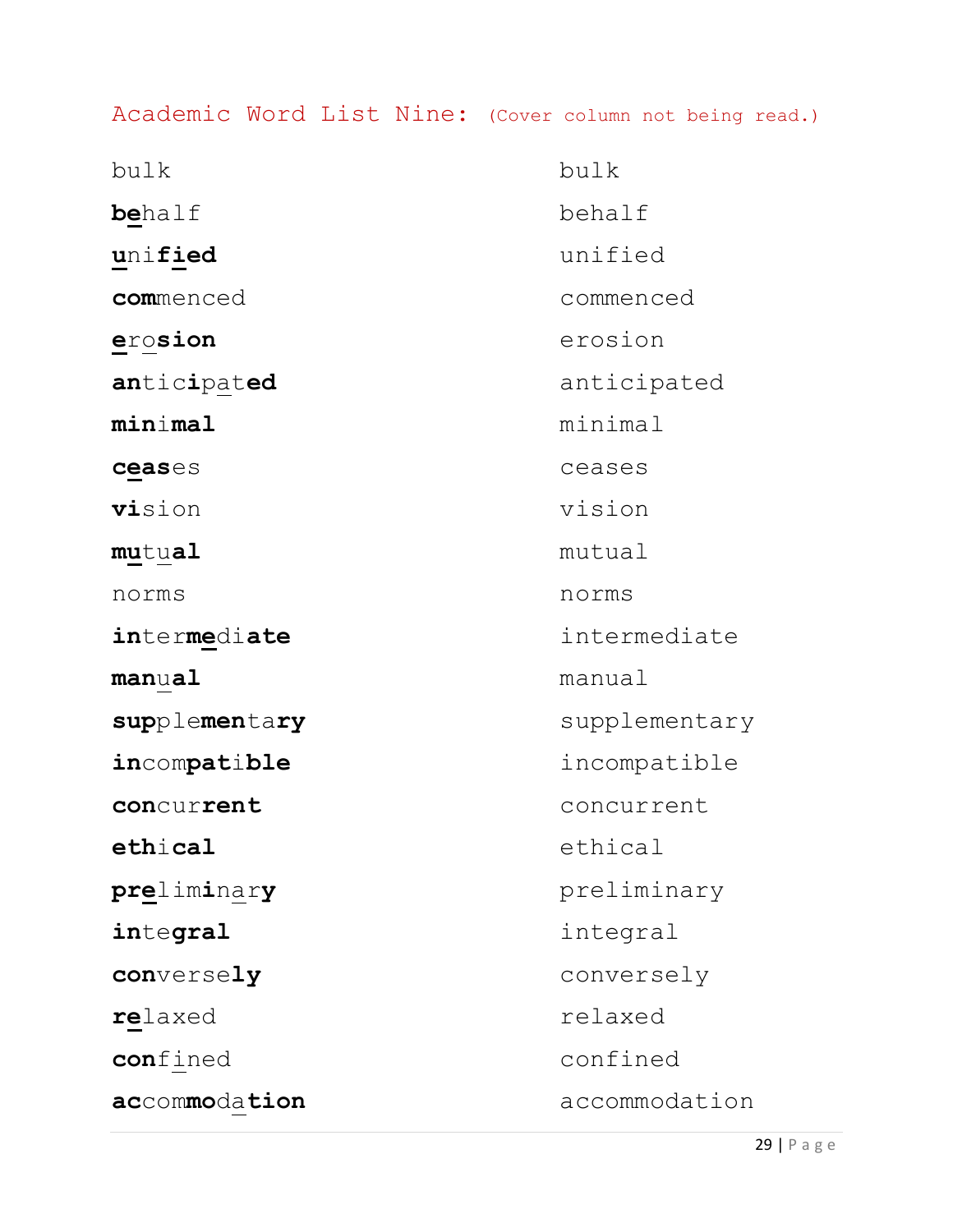| temporary                  | temporary   |
|----------------------------|-------------|
| distorted                  | distorted   |
| passive                    | passive     |
| subordinate                | subordinate |
| <b>a</b> nal <b>o</b> gous | analogous   |
| $\texttt{military}$        | military    |
| scenario                   | scenario    |
| revolution                 | revolution  |
| diminished                 | diminished  |
| coher <b>ence</b>          | coherence   |
| suspended                  | suspended   |
| <b>ma</b> ture             | mature      |
| assurance                  | assurance   |
| rigid                      | rigid       |
| controversy                | controversy |
| sphere                     | sphere      |
| <b>me</b> di <b>a</b> tion | mediation   |
| format                     | format      |
| trigger                    | trigger     |
| qualitative                | qualitative |
| portion                    | portion     |
| <b>me</b> di <b>um</b>     | medium      |
| coincide                   | coincide    |
| <b>viola</b> tion          | violation   |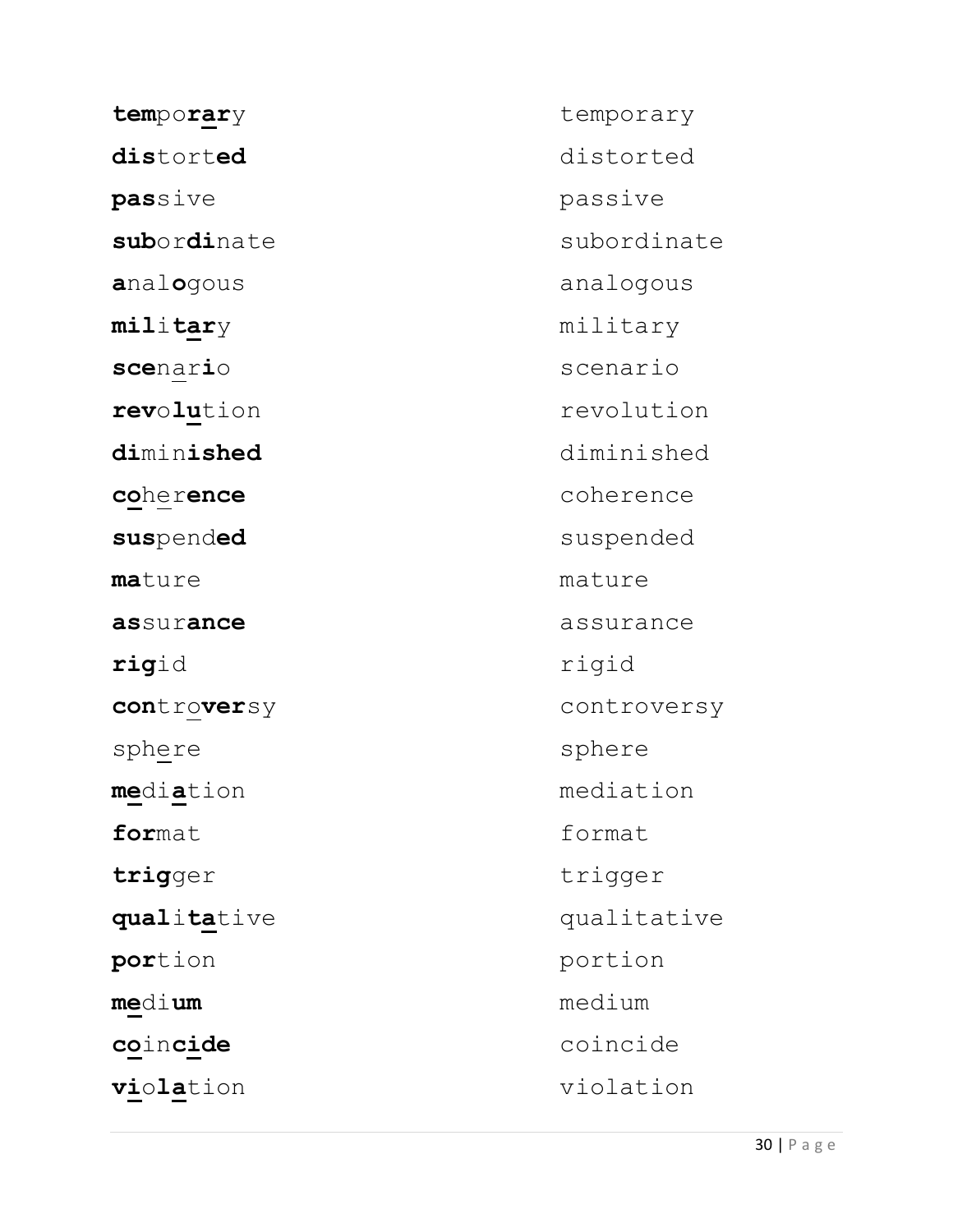| device     | device     |
|------------|------------|
| insights   | insights   |
| refine     | refine     |
| devoted    | devoted    |
| team       | team       |
| overlap    | overlap    |
| attained   | attained   |
| restraints | restraints |
| inherent   | inherent   |
| route      | route      |
| protocol   | protocol   |
| founded    | founded    |
| duration   | duration   |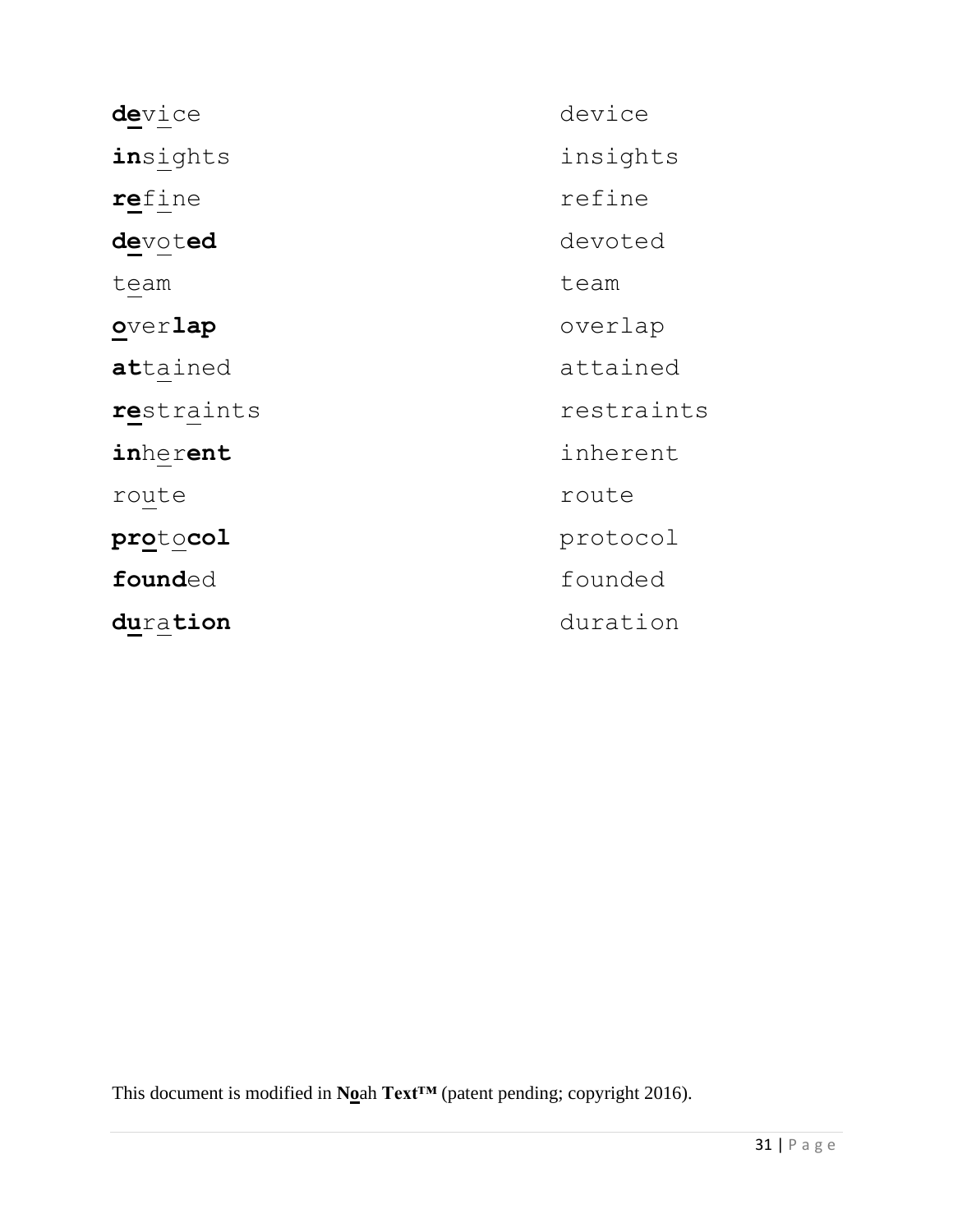#### Academic Word List Ten: (Cover column not being read.)

| whereby         | whereby         |
|-----------------|-----------------|
| inclination     | inclination     |
| encountered     | encountered     |
| convinced       | convinced       |
| assembly        | assembly        |
| albeit          | albeit          |
| enormous        | enormous        |
| reluctant       | reluctant       |
| posed           | posed           |
| persistent      | persistent      |
| undergo         | undergo         |
| notwithstanding | notwithstanding |
| straightforward | straightforward |
| panel           | panel           |
| odd             | odd             |
| intrinsic       | intrinsic       |
| compiled        | compiled        |
| adjacent        | adjacent        |
| integrity       | integrity       |
| forthcoming     | forthcoming     |
| conceived       | conceived       |
| ongoing         | ongoing         |
| so-called       | so-called       |